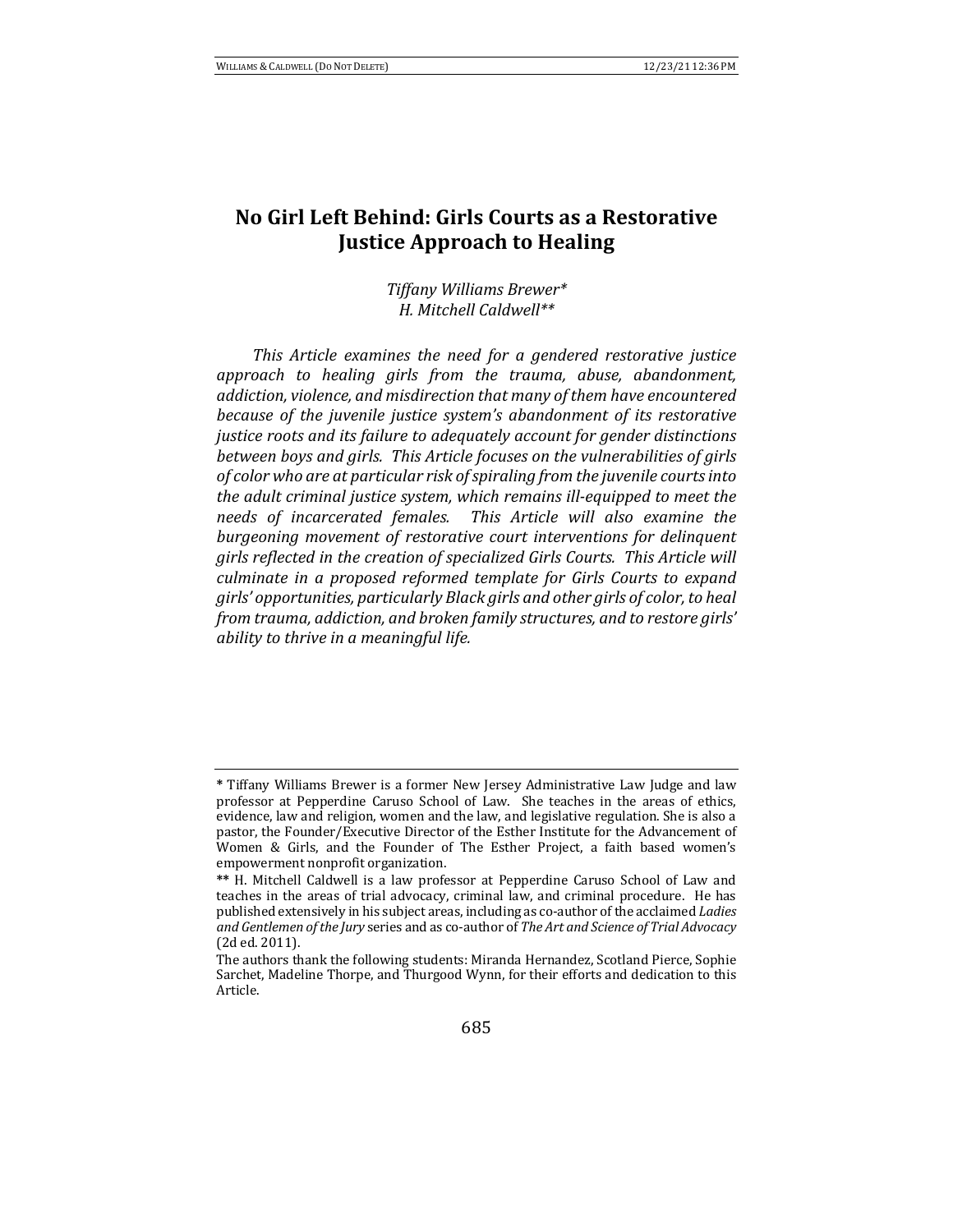| II. A BROKEN CRIMINAL JUSTICE SYSTEM: WHY HEALING AND           |  |
|-----------------------------------------------------------------|--|
|                                                                 |  |
| A. The American Dilemma of Mass Incarceration  688              |  |
| B. The Juvenile Justice System that Strayed from Its Roots  690 |  |
| C. Girls Are Not OK: The State of Girls in the Broken           |  |
|                                                                 |  |
| 1. Trauma and the Sexual Abuse to Prison Pipeline  693          |  |
|                                                                 |  |
|                                                                 |  |
| 4. Failure to Address the Disparities in Treatment              |  |
|                                                                 |  |
|                                                                 |  |
| 1. The Imperative to Divert Girls from the Adult                |  |
|                                                                 |  |
| III. GIRLS COURTS: A GENDERED COURT INTERVENTION FOR GIRLS  699 |  |
| IV. SEVEN LESSONS FROM ALTERNATIVES TO THE CRIMINAL JUSTICE     |  |
|                                                                 |  |
| V. OUR PROPOSAL FOR HEALING AND RESTORATION: A RESTORATIVE      |  |
|                                                                 |  |
|                                                                 |  |
|                                                                 |  |
|                                                                 |  |
|                                                                 |  |
|                                                                 |  |
| F. Practical Skills: Coping Skills and Vocational Training 709  |  |
|                                                                 |  |
|                                                                 |  |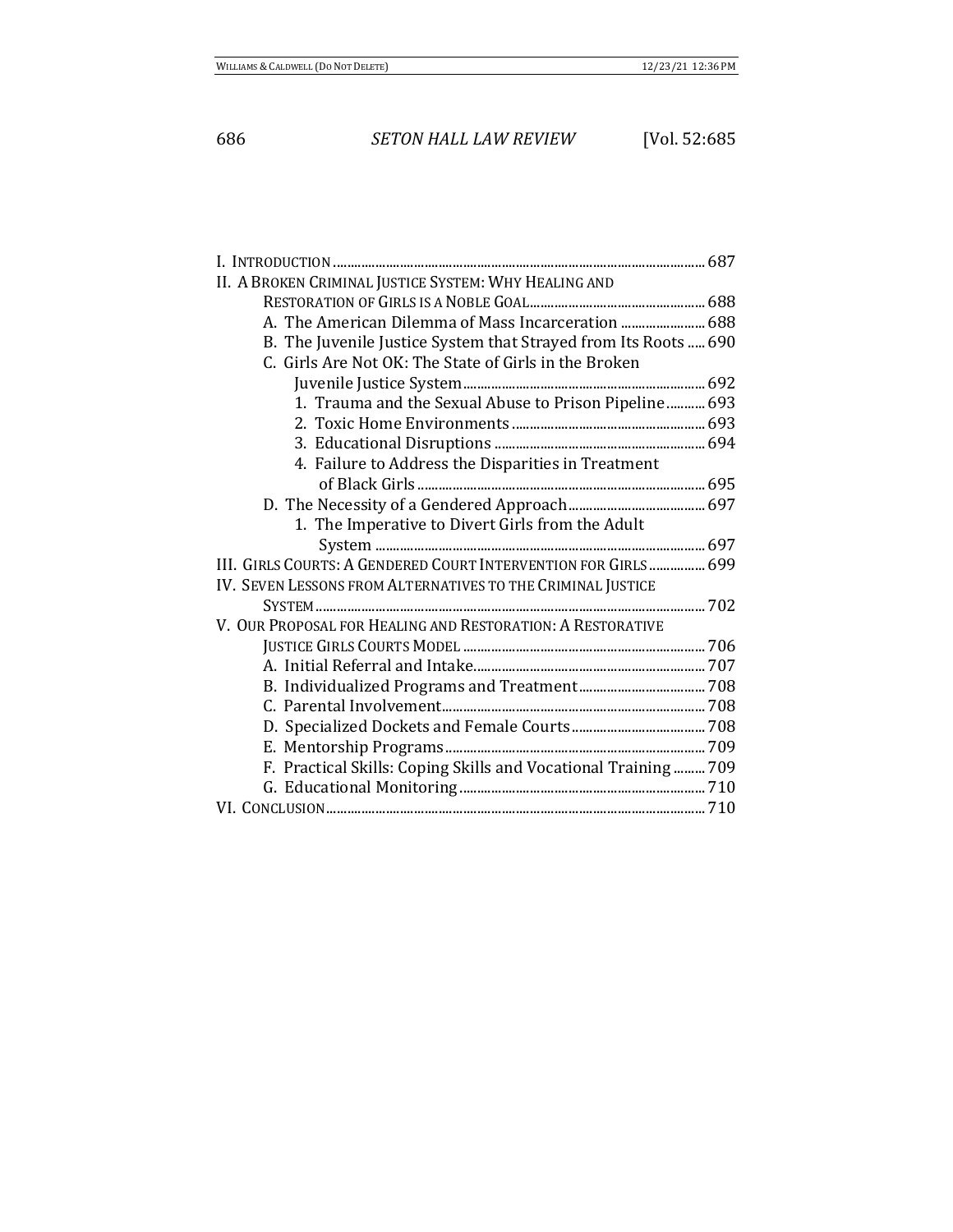### I. INTRODUCTION

How do we provide healing and restoration to girls, ensuring that they are not left behind by their encounters with personal brokenness and the brokenness of the criminal justice system?<sup>1</sup> As a society, we lose the contributions of girls who become enmeshed in the system and those same girls lose the hallmark of the American dream––the autonomy to fulfill their purpose and realize their individual potentials.<sup>2</sup> As a contemporary society that prioritizes the empowerment of women and girls across the globe, $3$  the United States must engage in a call to action to redeem the girls that it currently leaves behind. The time is ripe for a return to restorative justice reform of the juvenile justice system that has failed to redirect girls' lives before they fall into the abyss of the adult criminal justice system.<sup>4</sup>

This Article examines the need for a gendered restorative justice approach to healing girls from the trauma, abuse, abandonment, addiction, violence, and misdirection that many of them encountered as a result of the juvenile justice system's abandonment of its restorative justice roots and its failure to adequately account for gender distinctions between boys and girls. This Article focuses on the vulnerabilities of girls of color who are at particular risk of spiraling from the juvenile courts into the adult criminal justice system, which remains ill-equipped to meet the needs of incarcerated females. This Article will also examine the burgeoning movement of restorative court interventions for delinquent girls reflected in the creation of specialized Girls Courts. This Article will culminate in a proposed reformed template for Girls Courts to expand girls' opportunities, particularly for Black girls and other girls of color, to heal from trauma, addiction, and broken family structures, and to restore girls' ability to thrive in a meaningful life.

<sup>&</sup>lt;sup>1</sup> *See generally* Julianne Hill, *Saving the Girls*, 103 A.B.A. J. 46, 48 (2017) ("A girl endures trauma at home only to face more trauma in the justice system.").

<sup>&</sup>lt;sup>2</sup> See Laura S. Abrams, Juvenile Justice at a Crossroads: Science, Evidence, and *Twenty-First Century Reform,* 87 Soc. SERV. REV. 725, 736-37 (2013) (calling for juvenile justice reform).

<sup>&</sup>lt;sup>3</sup> See Goal 5: Achieve Gender Equality and Empower All Women and Girls, UNITED NATIONS, https://sdgs.un.org/goals/goal5 (last visited Dec. 13, 2021). Goal 5 of the United Nations Sustainable Development Goals is to "achieve gender equality and empower all women and girls." *Id.* This is especially poignant in a pandemic reality, which increases the risk of violence against girls and against women. See id.

<sup>&</sup>lt;sup>4</sup> *See generally* Brenda J van den Bergh et al., *Women's Health in Prison: Urgent Need* for Improvement in Gender Equity and Social Justice, 87 BULL. WORLD HEALTH ORG. 406, 406 (2009); Gender Justice, THE SENT'G PROJECT, https://www.sentencingproject.org/issues/ women/ (last visited Dec. 13, 2021).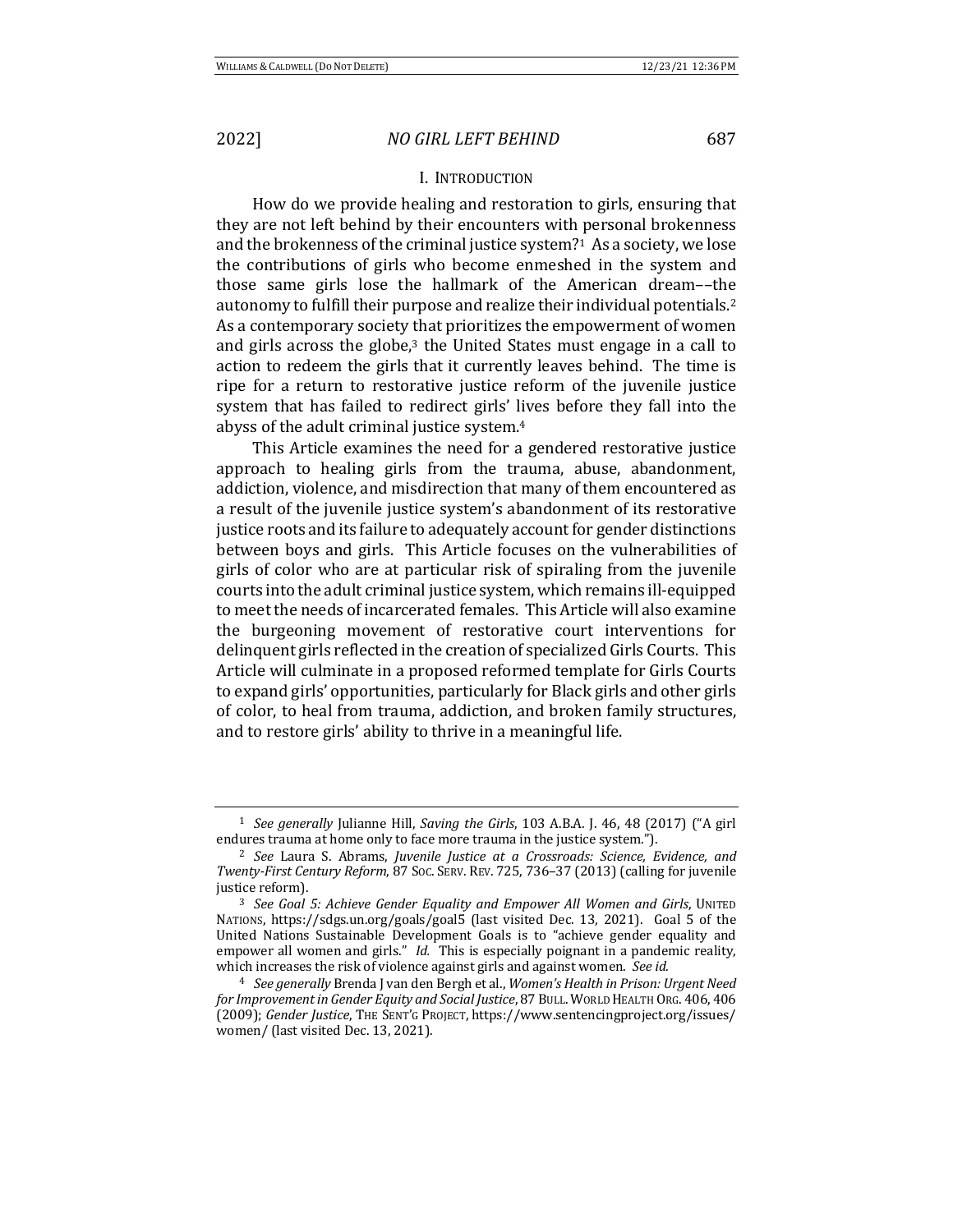# II. A BROKEN CRIMINAL JUSTICE SYSTEM: WHY HEALING AND RESTORATION OF GIRLS IS A NOBLE GOAL

### A. *The American Dilemma of Mass Incarceration*

This Article will first provide context by briefly setting forth the broken state of America's juvenile and criminal justice system that fails to divert girls from descending into the adult system.<sup>5</sup> The American criminal justice system is indeed broken. $6$  It is broken in the overincarceration of our citizens. The United States constitutes only 4% of the world's population, while the incarcerated population in the United States constitutes nearly 25% of the world's incarcerated persons.<sup>7</sup> It is broken in its discriminatory incarceration of people of color: Black Americans comprise approximately 33% of the incarcerated population while comprising only 12% of the U.S. population, and Hispanics constitute approximately 23% of the incarcerated population while comprising only 16% of the U.S. population.<sup>8</sup> It is broken in America's

<sup>&</sup>lt;sup>5</sup> Hill, *supra* note 1, at 48 ("The way to do it is to catch the girls before entering the system.").

<sup>&</sup>lt;sup>6</sup> See infra notes 7-15 and accompanying text.

<sup>&</sup>lt;sup>7</sup> Mass Incarceration, AM. CIV. LIBERTIES UNION, https://www.aclu.org/issues/smartjustice/mass-incarceration (last visited Dec. 13, 2021). Although the United States comprises nearly 5% of the population worldwide, the United States has almost 25% of the global prison population, with "2.3 million people in jail and prison ...." *Id.* The United States incarcerates more people than any other nation on the planet. James Cullen, *The History of Mass Incarceration*, BRENNAN CTR. FOR JUST. (July 20, 2018), https://www.brennancenter.org/our-work/analysis-opinion/history-mass-

incarceration. The U.S. incarceration rate is approximately seven times the rate of nations in Western Europe. *Id.* Since 1970, the population of incarcerated people in the United States has increased by 700%. NAzGOL GHANDNOOSH, THE SENT'G PROJECT, U.S. PRISON POPULATION TRENDS: MASSIVE BUILDUP AND MODEST DECLINE 1 (2019), https:// www.sentencingproject.org/wp-content/uploads/2019/09/U.S.-Prison-Population-Trends.pdf. Many factors, including societal shifts and major policy changes, have played significant roles in the surge in mass incarceration since the 1970s. Anne R. Traum, Mass Incarceration at Sentencing, 64 HASTINGS L.J. 423, 428-30 (2013). Beginning in the 1970s, there was an uptick in the sentencing of "marginal felons" to prison and jail for "low-level felonies," including drug possession and parole violations.

*Id.* at 428–29. During the 1980s, the number of individuals imprisoned or jailed for drug offenses in the United States rose "from 40,900 in 1980 to 430,926 in 2019." *Criminal Justice Facts*, THE SENT'G PROJECT, https://www.sentencingproject.org/criminal-justicefacts/ (last visited Dec. 13, 2021).

<sup>&</sup>lt;sup>8</sup> John Gramlich, *The Gap Between the Number of Blacks and Whites in Prison is Shrinking*, PEW RSCH. CTR. (Apr. 30, 2019), https://www.pewresearch.org/fact-tank/ 2019/04/30/shrinking-gap-between-number-of-blacks-and-whites-in-prison/. The Bureau of Justice Statistics reported that 39% of state prisoners are Black, 41% are White, and 17% are Latinx. ASHLEY NELLIS, SENT'G PROJECT, THE COLOR OF JUSTICE: RACIAL AND ETHNIC DISPARITY IN STATE PRISONS 22 n.10 (2021), https://www.sentencingproject.org/wp-content/uploads/2016/06/The-Color-of-Justice-Racial-and-Ethnic-Disparity-in-State-Prisons.pdf. In 2014, African Americans made up 34% of the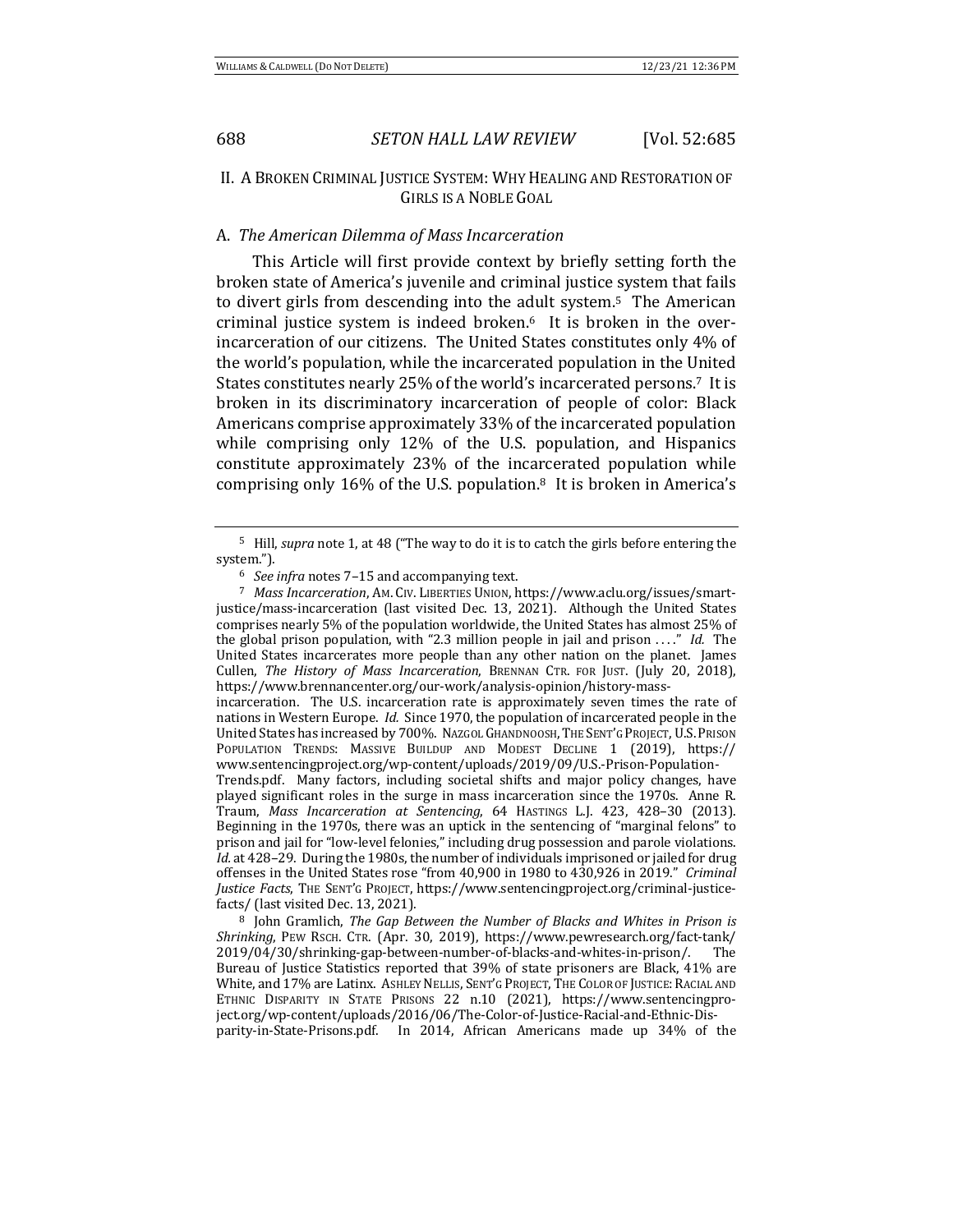recidivism rate: approximately 68% of state prisoners released are "arrested within 3 years, 79% within 6 years, and 83% within 9 years."<sup>9</sup> The system is broken in its treatment of the psychologically impaired: 54% of state prisoners and 45% of federal prisoners report mental health concerns.<sup>10</sup> Anywhere from 10% to 25% of incarcerated persons are simply locked away without receiving necessary treatment.<sup>11</sup> The system is broken in the wealth disparity between those who can and cannot afford legal representation or to post bail: over 100 million Americans cannot afford basic legal services, $12$  and the poor cannot afford bail.<sup>13</sup> It is also broken in its treatment of women and girls, as evidenced by the major increase in female incarceration: from 1980 to 2019, the number of women incarcerated rose by more than 700%, from a total of 26,378 women incarcerated in 1980 to 222,455 in 2019.<sup>14</sup> The

<sup>11</sup> *See Incarceration Nation, supra* note 10.

<sup>12</sup> Eric M. Eckert, *Baylor Law School: '100 Million Americans Can't Afford Legal* Services. What Can We Do About It?', BAYLOR UNIV. (Sept. 15, 2016), https:// www.baylor.edu/mediacommunications/news.php?action=story&story=172819. These legal services are for basic human needs: shelter, sustenance, health, and child custody. A.B.A., REPORT ON THE FUTURE OF LEGAL SERVICES IN THE UNITED STATES 12 (2016), https://www.americanbar.org/content/dam/aba/images/abanews/2016FLSReport\_F NL\_WEB.pdf.

<sup>13</sup> *See* Press Release, Prison Policy Initiative, Mass Incarceration: The Whole Pie 2020 (Mar. 24, 2020), https://www.prisonpolicy.org/reports/pie2020.html. The median felony bail amount is  $$10,000$ , which equates to eight months of income for the standard detained defendant. See id.; see also Press Release, Prison Policy Initiative, Detaining the Poor: How Money Bail Perpetuates an Endless Cycle of Poverty and Jail Time (May 10, 2016), https://www.prisonpolicy.org/reports/incomejails.html.

<sup>14</sup> THE SENT'G PROJECT, INCARCERATED WOMEN AND GIRLS 1 (2020), https://www.sentencingproject.org/wp-content/uploads/2016/02/Incarcerated-Women-and-Girls.pdf. From 1980 to 2019, the number of women incarcerated has risen by more than 700%, from a total of 26,378 women incarcerated in 1980 to 222,455 in 2019. *Id.* 

correctional population, which totaled 6.8 million. *Criminal Justice Fact Sheet*, NAACP, https://www.naacp.org/criminal-justice-fact-sheet/ (last visited Dec. 13, 2021).

<sup>&</sup>lt;sup>9</sup> MARIEL ALPER & MATTHEW R. DUROSE, U.S. DEP'T OF JUST., 2018 UPDATE ON PRISONER RECIDIVISM: A 9-YEAR FOLLOW-UP PERIOD (2005–2014) 1 (2018), https://www.bjs.gov/content/pub/pdf/18upr9yfup0514.pdf. Eighty-three percent of "state prisoners released in 2005 across 30 states were arrested at least once during the 9 years following their release." Id.

<sup>10</sup> *Incarceration Nation*, AM. PSYCH. ASS'N (Oct. 2014), https://www.apa.org/ monitor/2014/10/incarceration. With at least half of prisoners reporting mental health concerns, approximately 10% to 25% of prisoners in the United States are afflicted with serious mental illnesses, like schizophrenia. *Id.* This is further exacerbated by the lack of proper treatment available in prison facilities. *Id.* The Los Angeles County Jail, New York's Riker's Island, and Chicago's Cook County Jail each house more mentally ill individuals "than any remaining psychiatric hospital in the United States." *Serious Mental Illness (SMI) Prevalence in Jails and Prisons*, TREATMENT ADVOC. CTR. 1 (Sept. 2016), https://www.treatmentadvocacycenter.org/storage/documents/backgrounders/smiin-jails-and-prisons.pdf.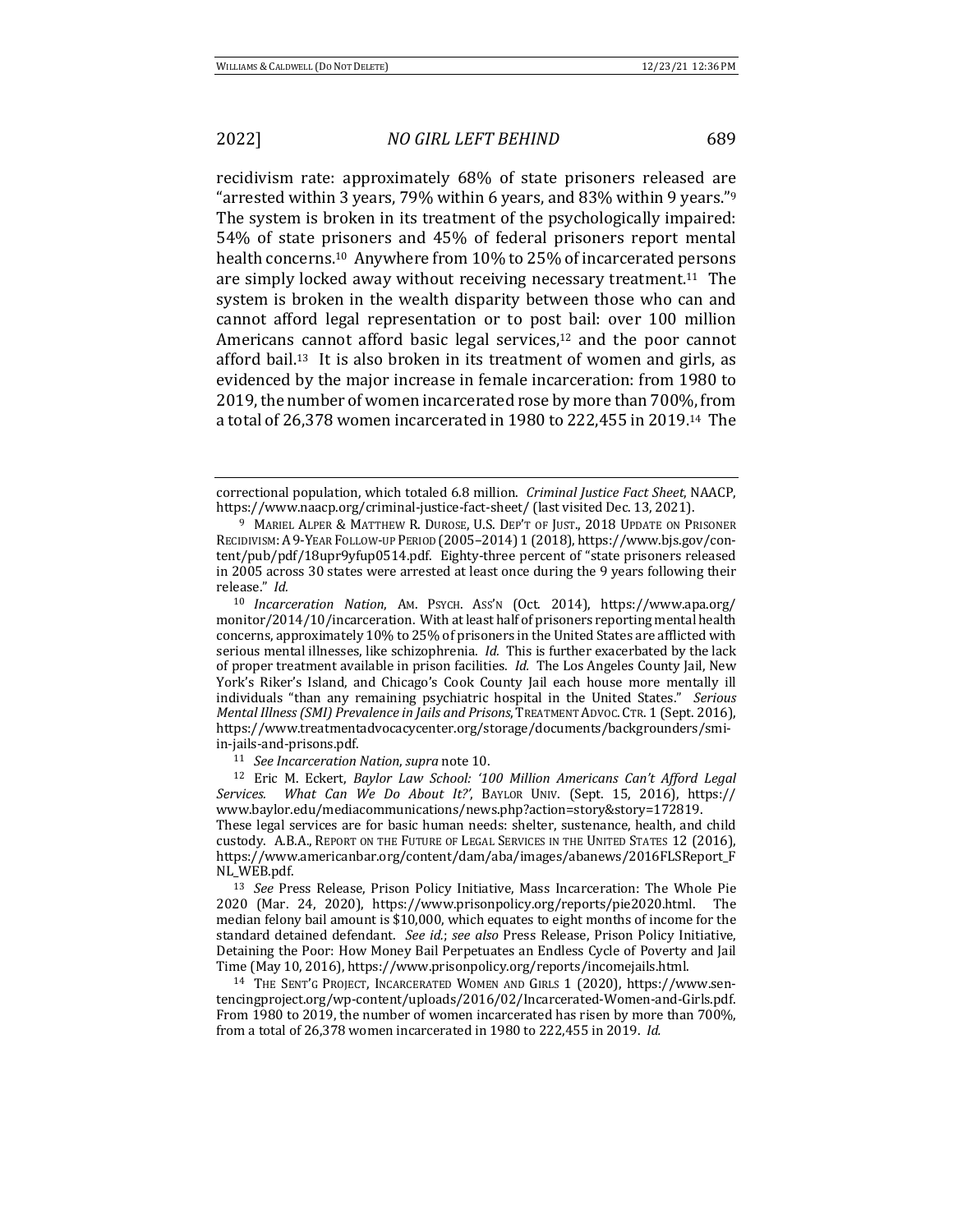intersectionality of factors such as race, poverty, gender, and mental illness overwhelm and cripple America's justice system.<sup>15</sup>

### B. *The Juvenile Justice System that Strayed from Its Roots*

Even the embattled juvenile justice system displays a profound brokenness, deviating from its founding purpose to rehabilitate juveniles.<sup>16</sup> The guiding principle of juvenile courts is clear: the original juvenile justice courts were created to reflect a deeper understanding of developmental differences between children and adults, rooted in the belief that children "are not criminally responsible for their actions."<sup>17</sup> Juvenile courts were meant to provide at-risk boys and girls with individualized care focusing on rehabilitation to prevent future criminal activity.<sup>18</sup> Historically, juvenile courts had full discretion in the proceedings of each case, with judges acting "in the best interests of the child."19

Historically, shifts in focus of juvenile courts' rehabilitative services unraveled with public policy and political shifts that favored "tough on crime" policies and responded to the "superpredator" myth,<sup>20</sup> replete with racial connotations and disparate implications for Black and Hispanic youth. As a result, children of color are more likely to face arrest than their White counterparts for the same offenses and thus languish in the juvenile system far longer.<sup>21</sup> Additionally, Black youths are five times more likely than White youths to be confined in a juvenile

<sup>&</sup>lt;sup>15</sup> MALIKA SAADA SAAR ET AL., GEO. L. CTR. ON POVERTY & INEQ., THE SEXUAL ABUSE TO PRISON PIPELINE: THE GIRLS' STORY 7, 12, 22, 33 (2015), https://www.law.georgetown.edu/poverty-inequality-center/wp-content/uploads/sites/14/2019/02/The-Sexual-Abuse-To-Prison-Pipeline-The-Girls%E2%80%99-Story.pdf.

<sup>&</sup>lt;sup>16</sup> JOAN MCCORD ET AL., JUVENILE CRIME JUVENILE JUSTICE 154 (Joan McCord et al. eds., 2001). The first juvenile court was established in Cook County, Illinois, in 1899 in response to a push for rehabilitative institutions for juveniles. *Id.* at 157. The Illinois Juvenile Court Act of 1899 codified this separate system dedicated to juvenile justice, granting the courts full jurisdiction to preside over all matters related to youth delinquents. *Id.* 

<sup>17</sup> *Id.*

<sup>18</sup> *Id.*

<sup>19</sup> *Id.* at 154.

 $20$  The narrative that juveniles could no longer be rehabilitated led to the notorious label, "superpredators." "Superpredators" were "radically impulsive, brutally remorseless' 'elementary school youngsters who pack guns instead of lunches' and 'have absolutely no respect for human life." *The Superpredator Myth, 25 Years Later*, EQUAL JUST. INITIATIVE (Apr. 7, 2014), https://eji.org/news/superpredator-myth-20-yearslater/.

<sup>&</sup>lt;sup>21</sup> Michael I. Leiber & Iennifer H. Peck. *Race in Juvenile Justice and Sentencing Policy: An Overview of Research and Policy Recommendations*, 31 LAW &INEQ. 331, 337 (2013).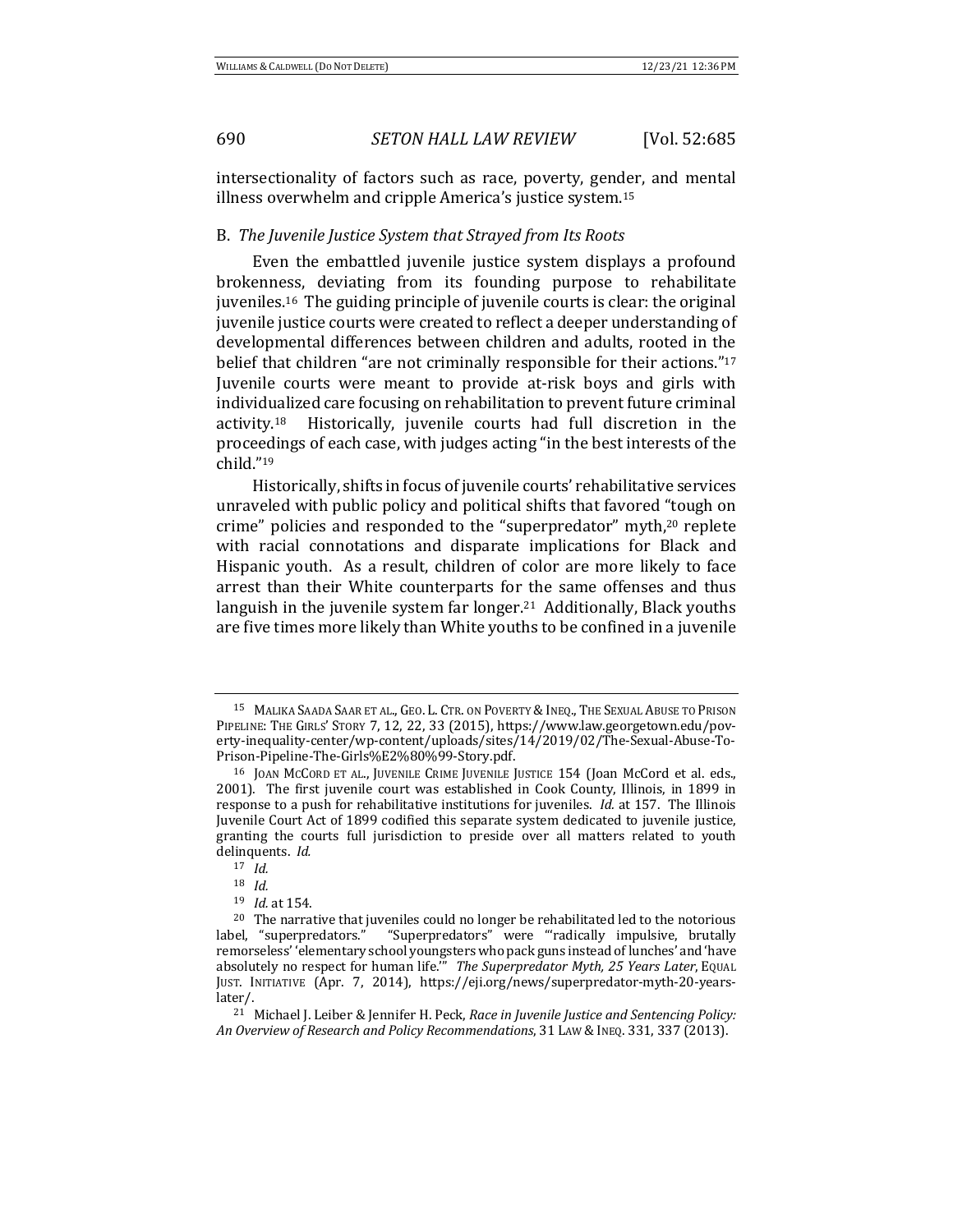facility.<sup>22</sup> Furthermore, Black youths are transferred to adult courts at a significantly higher rate than their White peers; presently at the highest rate in thirty years.<sup>23</sup> While Black youth comprise 14% of the total youth population, they represent 47.3% of youth transferred to adult court.<sup>24</sup>

Disparities also exist at the intersection of race and gender. Black girls comprise 35% of the population of incarcerated girls, while Latinas and White girls comprise 19% and 38%, respectively.<sup>25</sup> Black girls are 2.7 times more likely than White girls to be referred to the juvenile justice system and  $1.2$  times more likely to be detained.<sup>26</sup> Even prosecutors are 20% more likely to initiate formal charges in cases involving Black girls than in cases involving White girls.<sup>27</sup> Judges tend to give harsher sentences to Black girls than White girls notwithstanding the severity of the offense, age, and prior record of the offender.28 

The impact of the juvenile justice system's departure from its healing roots has resulted in increasing challenges in survival for youth—as evidenced by struggles with substance abuse and recidivism. According to the Centers for Disease Control and Prevention, juveniles who are prosecuted in the adult system are 34% more likely to recidivate with more violent offenses.<sup>29</sup> Juveniles in the system have a higher rate of substance abuse and mental health problems.<sup>30</sup> For instance, the National Center on Addiction and Substance Abuse at

<sup>25</sup> Prison Policy Initiative, Mass Incarceration: The Whole Pie 2020, *supra* note 13.

<sup>26</sup> Rebecca Epstein, Jamilia J. Blake & Thalia Gonzalez, *Girlhood Interrupted: The Erasure of Black Girls' Childhood*, GEO. L. CTR. ON POVERTY & INEQ. 12 (2017).

<sup>27</sup> *Id.*

<sup>28</sup> *Id.*; see also Jyoti Nanda, Blind Discretion: Girls of Color and Delinquency in the *Juvenile Justice System*, 59 UCLA L. REV. 1502, 1522 (2012) (quoting Lori D. Moore & Irene Padavic, Racial and Ethnic Disparities in Girls' Sentencing in the Juvenile Justice *System*, 5 FEMINIST CRIMINOLOGY 263, 279–80 (2010)).

<sup>29</sup> Robert Hahn et al., *Effects on Violence of Laws and Policies Facilitating the Transfer* of Youth from the Juvenile to the Adult Justice System: Report on Recommendations of the Task Force on Community Preventive Services, CTRS. FOR DISEASE CONTROL & PREVENTION (Nov. 30, 2007), http://www.cdc.gov/mmwr/preview/mmwrhtml/rr5609a1.htm.

<sup>&</sup>lt;sup>22</sup> JOSHUA ROVNER, THE SENT'G PROJECT, BLACK DISPARITIES IN YOUTH INCARCERATION 1 (2021), https://www.sentencingproject.org/wp-content/uploads/2017/09/Black-Disparities-in-Youth-Incarceration.pdf.

<sup>&</sup>lt;sup>23</sup> Jeree Michele Thomas & Mel Wilson, *The Color of Youth Transferred to the Adult Criminal Justice System: Policy & Practice Recommendations* 2 (2017), https://justice roundtable.org/wp-content/uploads/2018/09/Social-Justice-Brief-Youth-Transfers. Final-2.pdf. 

<sup>24</sup> *Id.*

<sup>&</sup>lt;sup>30</sup> *See generally* Denise C. Herz, Joseph P. Ryan & Shay Bilchik, *Challenges Facing Crossover Youth: An Examination of Juvenile-Justice Decision Making and Recidivism, 48* FAM. CT. REV. 305 (2010) (studying the correlation between an unpleasant childhood and recidivism rates in Los Angeles County).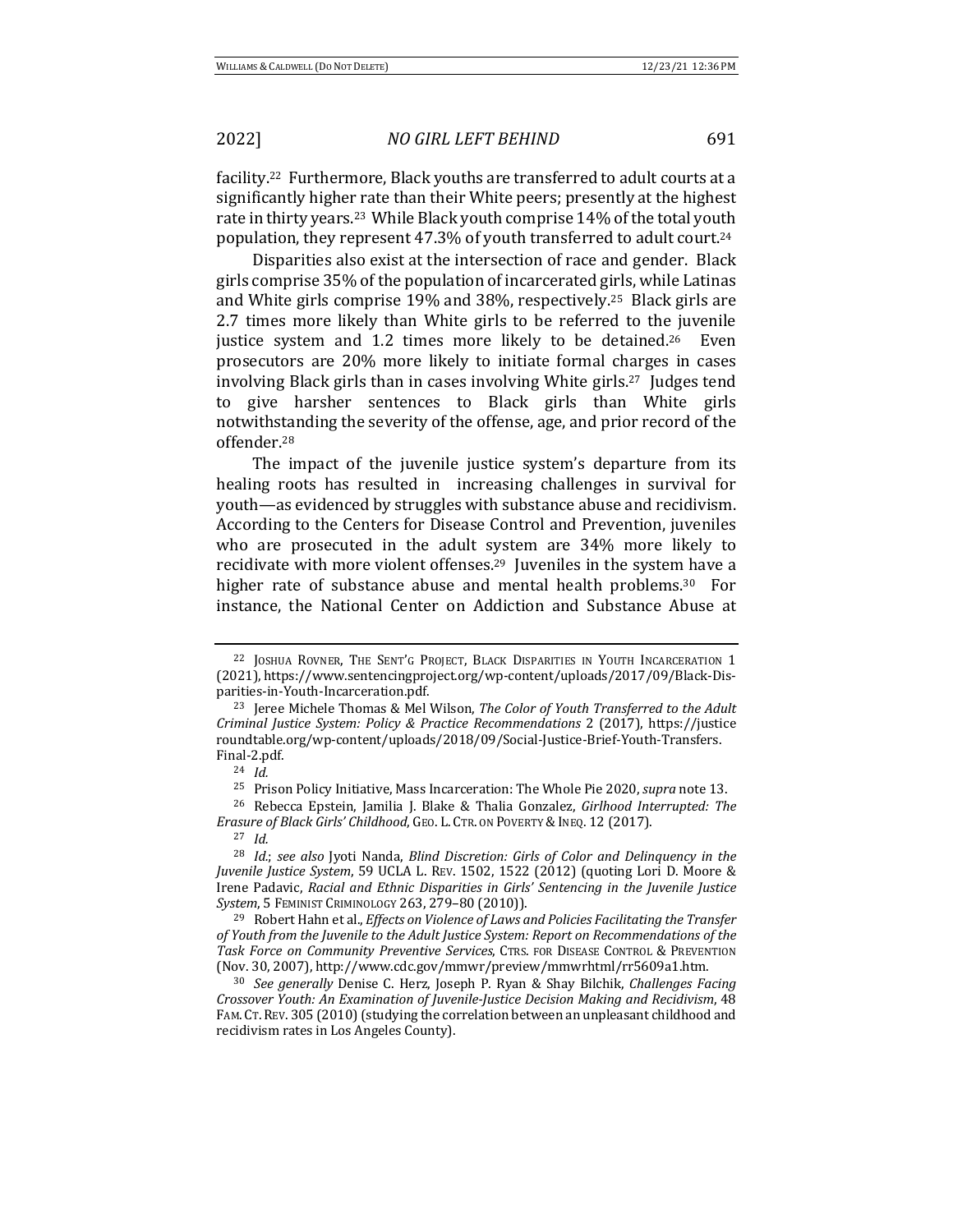Columbia University reported that 1.9 million of 2.4 million juvenile arrests involved substance abuse and addiction, and only 68,600 juveniles received substance abuse treatment.<sup>31</sup>

# C. Girls Are Not OK: The State of Girls in the Broken Juvenile Justice *System*

The high-profile case of Cyntoia Brown, granted clemency and released from prison in Tennessee after serving a fifteen-year sentence for murder, serves as an example of how both the juvenile and adult systems failed a sixteen-year-old who had been sex-trafficked.<sup>32</sup> Her primary defense in shooting the decedent, who paid her for sex while she was a minor, was that she feared for her life based on her past experiences of abuse.<sup>33</sup> Brown was not tried in a juvenile court but was instead waived to stand trial as an adult, where she was convicted and sentenced to life in prison.<sup>34</sup> After serving fifteen years in a state prison, she was granted clemency and released. $35$  Tennessee's Governor Haslam granted clemency in large part due to public outcry, with lawmakers and activists pointing to the years of forced prostitution and ongoing abuse leading up to the murder.<sup>36</sup> Examining the effects of cases like Brown's demonstrates that restorative justice reform approaches to the existing juvenile justice system are needed to emphasize individualized treatment and counseling that will divert girls from the harsh realities of becoming enmeshed within the adult system.37 

<sup>&</sup>lt;sup>31</sup> See NAT'L CTR. ON ADDICTION & SUBSTANCE ABUSE AT COLUM. UNIV., CRIMINAL NEGLECT: SUBSTANCE ABUSE, JUVENILE JUSTICE AND THE CHILDREN LEFT BEHIND, at i (2004) (accompanying statement of Joseph A. Califano).

<sup>&</sup>lt;sup>32</sup> Mahita Gajanan, *The History Behind the Netflix Documentary Murder to Mercy: The Cyntoia Brown Story*, TIME (Apr. 29, 2020), https://time.com/5828724/cyntoia-brownnetflix-documentary/. Cyntoia Brown was released from prison in 2019, after serving fifteen years for killing Johnny Allen, a forty-three-year-old real estate agent. *Id.* 

<sup>33</sup> *Id.* Allen agreed to pay Brown \$150 for sex, and Brown alleges that she killed Allen out of self-defense. *Id.* In 2006, Brown was convicted of first-degree murder and aggravated robbery, and she was sentenced to life in prison. *Id.* She was also tried as an adult, although she was sixteen-years-old when the murder occurred. *Id.* 

<sup>34</sup> *Id.*

<sup>35</sup> *Id.* 

<sup>&</sup>lt;sup>36</sup> Christine Hauser, *Cyntoia Brown Is Granted Clemency After* 15 Years in Prison, N.Y. TIMES (Jan. 7, 2019), https://www.nytimes.com/2019/01/07/us/cyntoia-brown-clemency-granted.html.

<sup>37</sup> Meda Chesney-Lind, *Challenging Girls' Invisibility in Juvenile Court*, 564 ANNALS AM. ACAD. POL. & Soc. Sci. 185, 198 (1999) ("[I]f the juvenile justice system represents the worst excesses of a system that policed and reinforced gender difference, the contemporary adult system epitomizes a system that embraces, often with a troubling zest, a form of equality that penalizes women by failing to recognize real differences (both biological and social) between men and women.").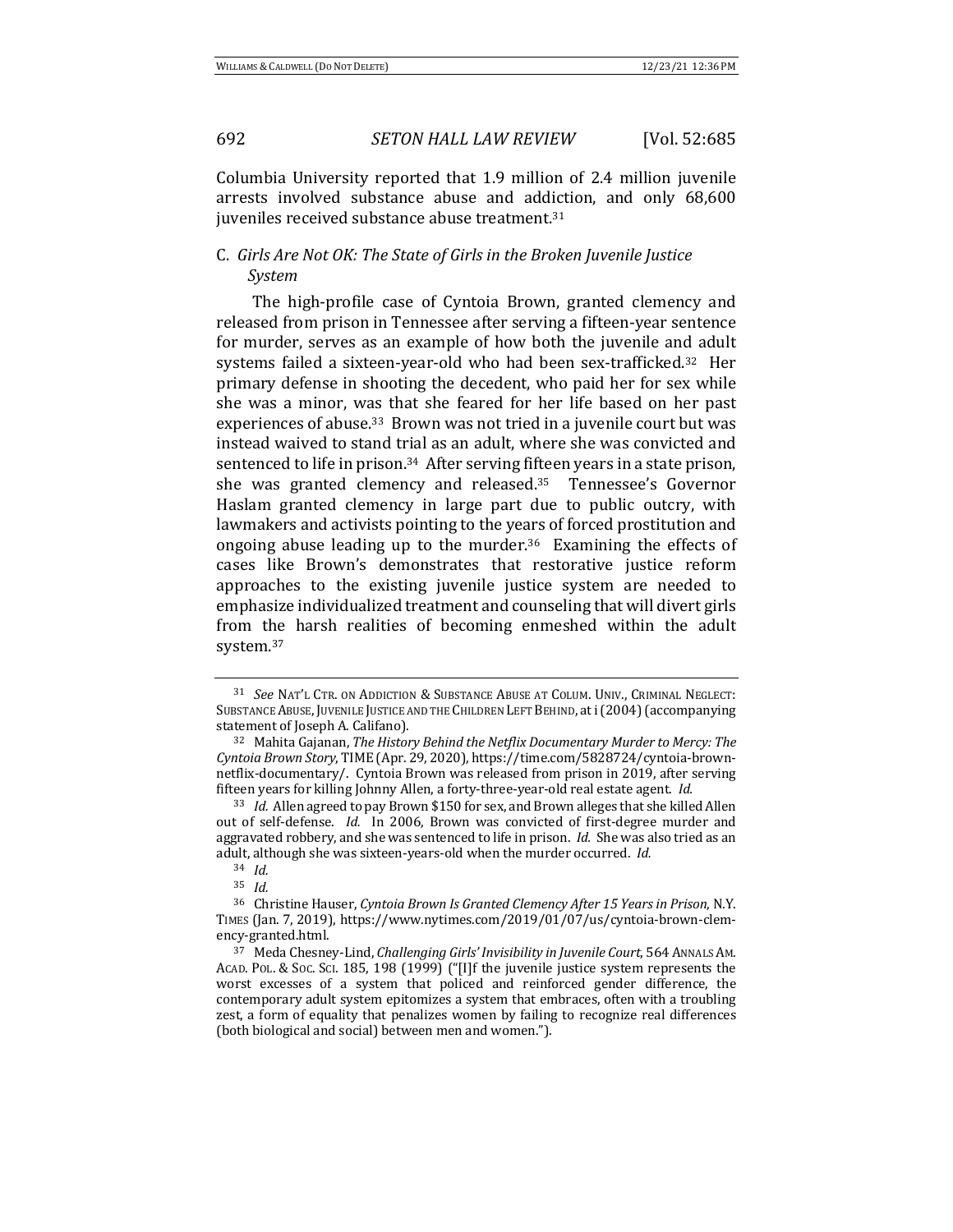### 1. Trauma and the Sexual Abuse to Prison Pipeline

The current system is inadequate at providing access to professional treatment providers and educational support, and fails to take into account the impact of sexual violence and abuse that many girls have survived. $38$  Sexual abuse is one of the primary predictors of girls' entry into the juvenile justice system, creating a dangerous trend referred to as the "sexual abuse to prison pipeline." $39$  Girls often carry their trauma from physical and sexual abuse with them and are more likely to show aggression, deviant social behaviors, and increased sexualization.<sup>40</sup> For those who have been victims of human trafficking or were otherwise forced into sex work, many have been arrested on prostitution charges and were punished as criminals instead of rescued and supported as victims. $41$  In the United States, 55% of human trafficking victims are children.<sup>42</sup>

### 2. Toxic Home Environments

Toxic home environments are also often to blame when analyzing girls' arrest data.<sup>43</sup> Girls are more likely than boys to report a tumultuous and violent environment at home and are arrested more often than their male counterparts "over incidents involving family members."<sup>44</sup> Moreover, when girls have an abusive home life, some

<sup>&</sup>lt;sup>38</sup> Lisa Pasko, *Damaged Daughters: The History of Girls' Sexuality and the Juvenile Justice System*, 100 J. CRIM. L. & CRIMINOLOGY 1099, 1107; SAAR ET AL., *supra* note 15, at 7. Approximately 31% of girls in the juvenile justice system have been sexually abused, compared to approximately 7% of boys. *Id.* at 8.

<sup>&</sup>lt;sup>39</sup> SAAR ET AL., *supra* note 15, at 9. Girls often carry experiences of trauma, such as physical and sexual abuse, with them and are more likely to show aggression, deviant social behaviors, and increased sexualization. Jalise Burt, Note, *From Zero-Tolerance to Compassion:* Addressing the Needs of Girls Caught in the School-to-Prison Pipeline *Through School-Based Mental Health Services*, 6 GEO. J.L. & MOD. CRITICAL RACE PERSP. 97, 97 (2014).

<sup>&</sup>lt;sup>40</sup> Burt, *supra* note 39.

<sup>&</sup>lt;sup>41</sup> SAAR ET AL., *supra* note 15, at 19 (noting that many courts "still view victims of child sex trafficking as perpetrators"). 80% of the prostitutes globally are women. *How Many Prostitutes Are in the United States and the Rest of the World?*, PROCON.ORG (last updated Jan. 11, 2018), https://prostitution.procon.org/questions/how-many-prostitutes-arein-the-united-states-and-the-rest-of-the-world/.

<sup>&</sup>lt;sup>42</sup> *Human Trafficking Awareness*, DELIVERFUND, https://deliverfund.org/the-humantrafficking-problem-in-america/?gclid=CjwKCAiA57D\_BRAZEiwAZcfCxeGOLR8S 5QkMqOURrE-WzD1wxHofxOWWn0gegQHT6d\_v9sv8Zng2uhoCHTwQAvD\_BwE#. 

<sup>&</sup>lt;sup>43</sup> *See, e.g.*, Hill, *supra* note 1, at 48 (recounting the story of a woman who turned to alcohol at age eleven and drugs at age fifteen to alleviate the pain she experienced during her childhood).

<sup>&</sup>lt;sup>44</sup> FRANCINE T. SHERMAN ET AL., MAKING DETENTION REFORM WORK FOR GIRLS: A GUIDE TO JUVENILE DETENTION REFORM, JUVENILE DETENTION ALTERNATIVES INITIATIVE 7-8 (2013),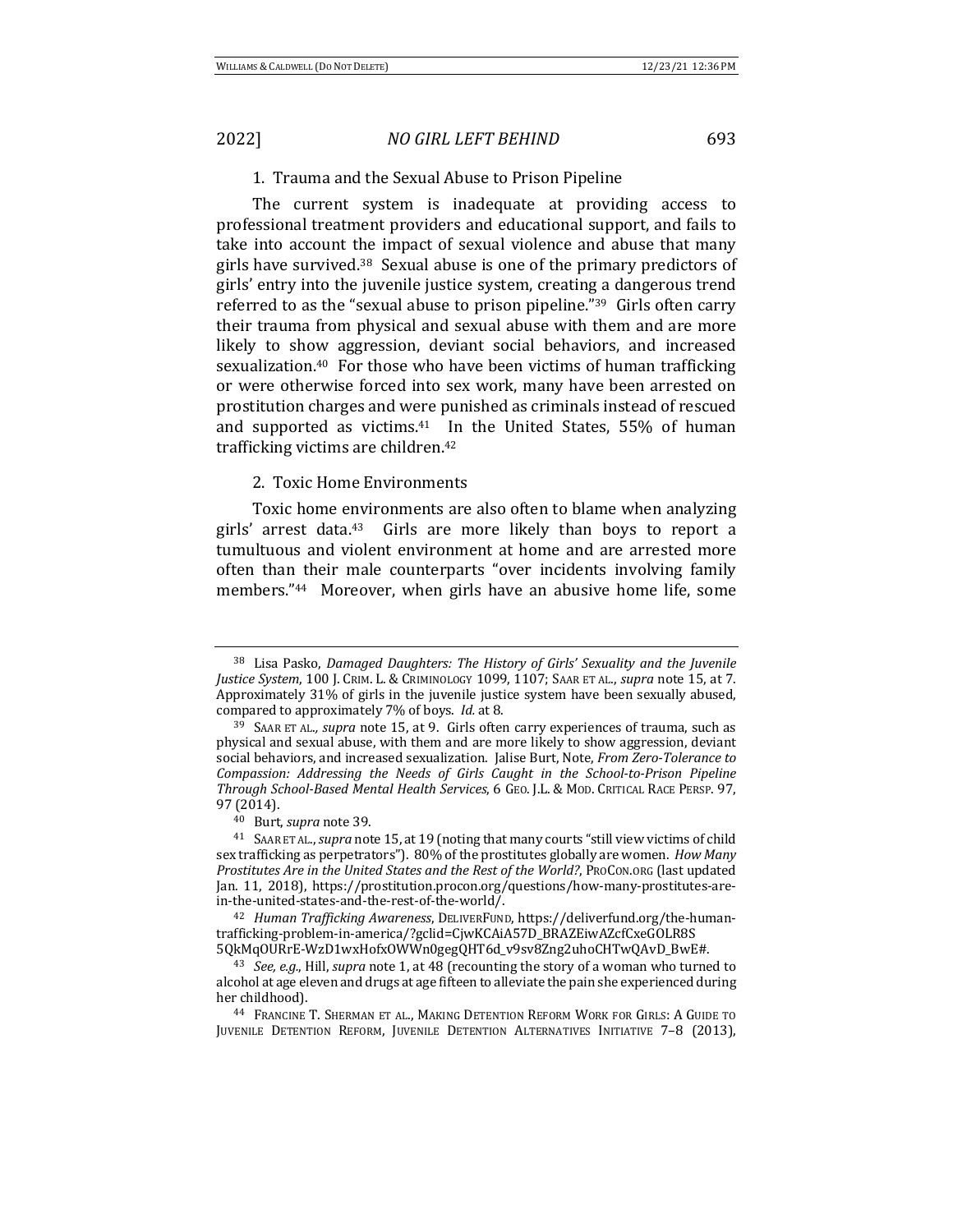choose to run away, which lands them in even more violent settings, like adolescent prostitution.<sup>45</sup> For these girls, they either become a prisoner in their own home or a prisoner in the juvenile justice system. Additionally, girls in the juvenile justice system experience both a higher rate of mental health disorders, $46$  and exposure to trauma, including higher rates of victimization than their male peers. $47$ 

3. Educational Disruptions

When girls who are dealing with violence and trauma go to school, they inevitably bring their experiences and coping mechanisms with them. Girls who are maltreated or exposed to vio*lence are more likely to demonstrate "[a]ggression, increased sexualization, and other deviant social behaviors."*<sup>48</sup>

School discipline incidents are a significant factor leading girls into the juvenile justice system. Instead of providing support and resources, the system of school discipline "involves pushing children out of traditional schools and into the juvenile and criminal justice systems."<sup>49</sup> The "school-to-prison-pipeline" phenomenon subjects girls of colorprimarily Black girls—to increased interactions with law enforcement personnel and the criminal justice system.<sup>50</sup> "Zero-tolerance policies" result in disproportionate suspension rates for Black girls,<sup>51</sup> labeling them as criminals or juvenile delinquents and limiting their educational

46 SHERMAN ET AL., *supra* note 44, at 8.

<sup>47</sup> Patricia K. Kerig & Julian D. Ford, *Trauma Among Girls in the Juvenile Justice* System, NAT'L CHILD TRAUMATIC STRESS NETWORK, JUV. JUST. COMM'N 5 (2014).

<sup>48</sup> Burt, *supra* note 39, at 97. Additionally, Black girls are over-policed, and are suspended six times more than White female students. Bianca A. White, Note, The Invisible Victims of the School-to-Prison Pipeline: Understanding Black Girls, School Push-*Out, and the Impact of the Every Student Succeeds Act*, 24 WM. & MARY J. WOMEN & L. 641, 648 (2018). 

<sup>49</sup> Burt, *supra* note 39, at 97. Pushing girls out of schools often leads them to the juvenile justice system.

50 White, *supra* note 48, at 641–49.

<sup>51</sup> *Id.* at 644. With zero tolerance policies in public schools, Black girls are also more likely to be referred to law enforcement agencies and arrested. This likely accounts for the greater number of Black girls in the juvenile justice system, as well as the fact that Black women comprise the quickest-growing prison population. *Id.* at 647-48. For example, if a school has a zero-tolerance policy for fighting and one girl hits the instigator solely to defend herself, both students would face suspension. *Id.* at 648.

https://lawdigitalcommons.bc.edu/cgi/viewcontent.cgi?referer=&httpsredir=1&article=1499&context=lsfp. A report published in 2007 found that conflict with parents or other guardians was a factor in over half of the adjudicated girls' cases. Carla P. Davis, *At-Risk Girls and Delinquency: Career Pathways*, 53 CRIME &DELINQ. 408, 414 (2007). 

<sup>&</sup>lt;sup>45</sup> Bernardine Dohrn, *All Ellas: Girls Locked Up*, 30 FEMINIST STUD. 302, 307 (2004). Many girls also run away due to typically untreated mental health conditions that stem from a history of abuse. SHERMAN ET AL., *supra* note 44, at  $11-12$ ; *see also* SAAR ET AL., *supra* note 15, at 22.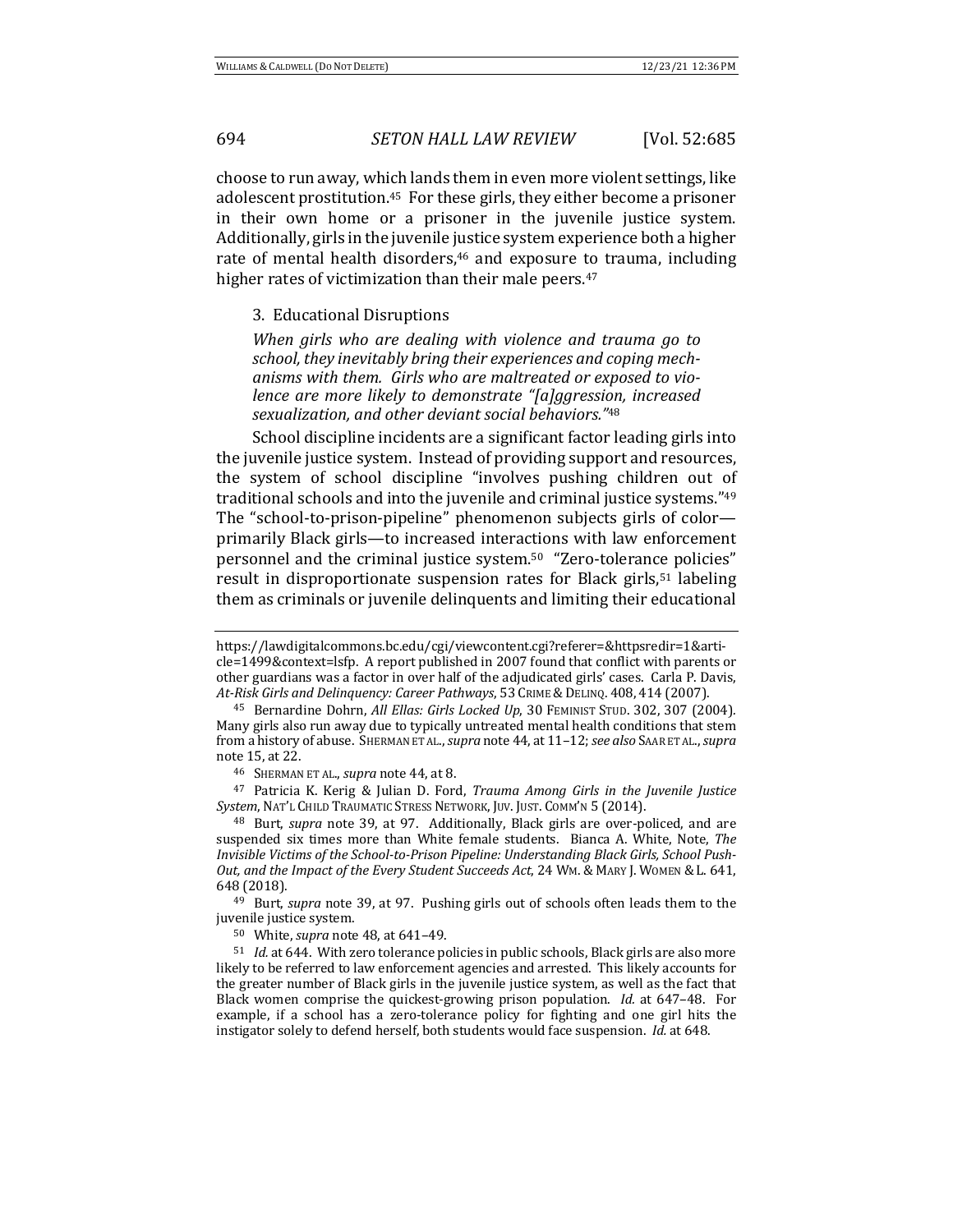opportunities.<sup>52</sup> According to New York City public school data, Black girls constituted 90% of all girls expelled during the 2011–2012 school year, while no White girls were expelled during this time.<sup>53</sup> The overpolicing of Black girls in schools and the use of common disciplinary monikers, like disobedient and disruptive, is well documented.<sup>54</sup> Moreover, in the resulting referral to the juvenile justice system, schools are ill-equipped to provide healing and restoration for "unaddressed health, emotional, economic and educational needs of girls" who tend to be disciplined.<sup>55</sup>

# 4. Failure to Address the Disparities in Treatment of Black Girls

The current juvenile justice system manages approximately 641,000 girls from ages eleven through seventeen that enter the juvenile justice system each year.<sup>56</sup> Girls of color are referred to detention facilities more frequently, with Black girls representing an overwhelming presence in the juvenile justice system.<sup>57</sup> Native American girls are placed in juvenile detention facilities at a rate of 179 per 100,000; Latinas at a rate of 47 per 100,000; while Black girls are placed in detention at a rate of 123 per  $100,000$ .<sup>58</sup> By comparison, non-Hispanic White girls are confined at a rate of 37 per 100,000, representing the lowest rates of placement into detention facilities, other than Asian girls who are confined at a rate of only 11 per 100,000.59

Black girls are 20% more likely to be charged with a crime and 2.7 times more likely to be referred to the juvenile justice system than White girls.<sup>60</sup> Moreover, Black girls are typically involved in the system

<sup>59</sup> *Id.*

<sup>52</sup> White, *supra* note 48, at 648.

<sup>53</sup> Leah A. Hill, *Disturbing Disparities: Black Girls and the School-to-Prison Pipeline*, 87 FORDHAM L. REV. 58, 59–60 (2018).

<sup>54</sup> White, *supra* note 48, at 645.

<sup>55</sup> *Id.*

<sup>&</sup>lt;sup>56</sup> Jenny Gold, Women's Health in Juvenile Detention: How a System Designed for Boys *Is Failing Girls*, ATLANTIC (Nov. 28, 2012), https://www.theatlantic.com/health/archive/ 2012/11/womens-health-in-juvenile-detention-how-a-system-designed-for-boys-isfailing-girls/265668/. Nearly 90% of this population has suffered from "physical, sexual, or emotional abuse" in the past. *Id.* 

<sup>57</sup> Chesney-Lind, *supra* note 37, at 193. *See generally* Fanna Gamal, *Good Girls:* Gender-Specific Interventions in Juvenile Court, 35 COLUM. J. GENDER & L. 228, 236 (2018).

<sup>58</sup> SAAR ET AL., *supra* note 15, at 7.

<sup>60</sup> Georgetown Law, *End Adultification Bias*, YOUTUBE (May 17, 2019), https:// www.youtube.com/watch?v=L3Xc08anZAE.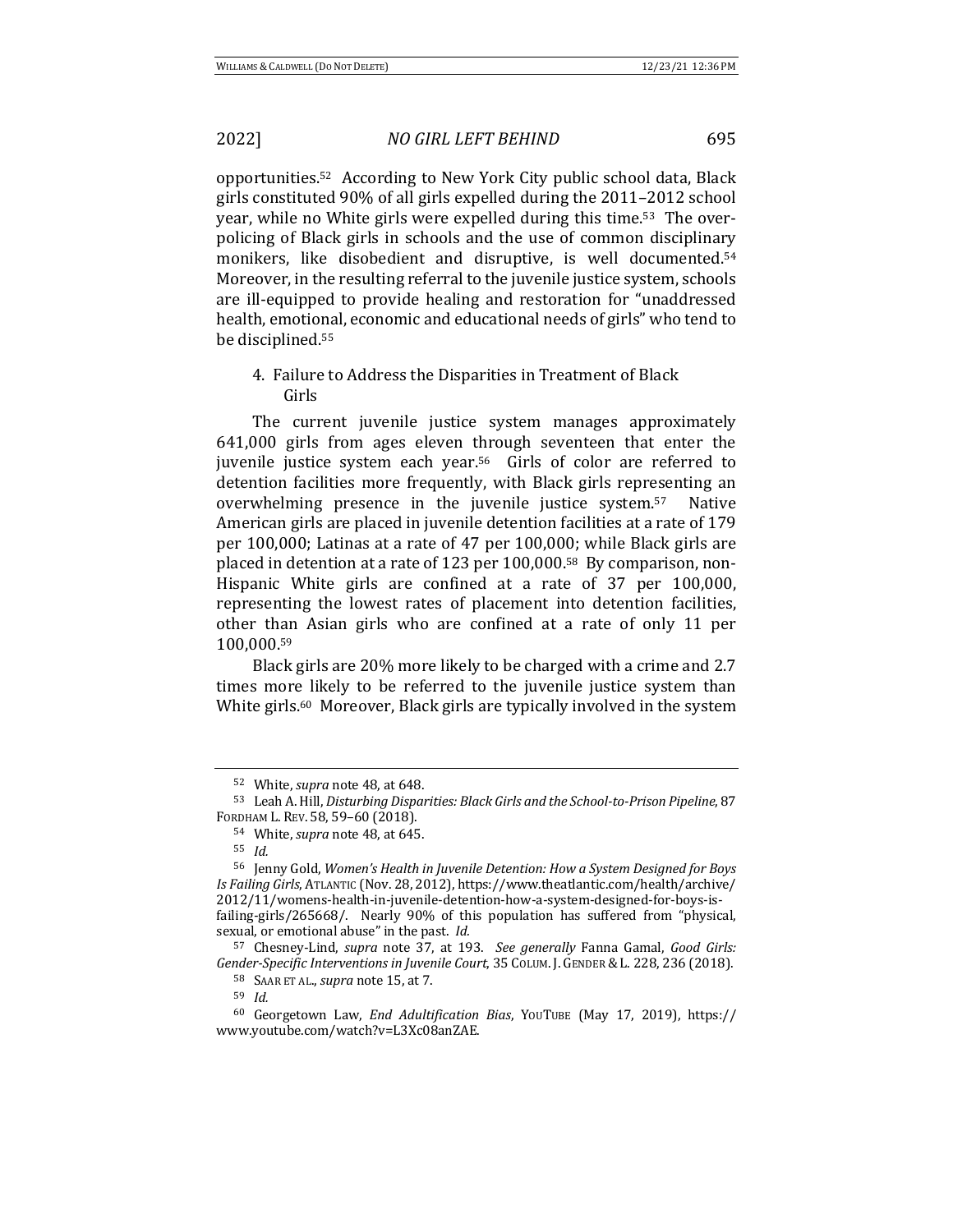longer than their White peers. $61$  According to a U.S. Department of Justice National Report, over one-third of the female delinquency cases in 2015 involved Black girls.<sup>62</sup> Black girls comprised  $15\%$  of the female youth population in 2015, but they accounted for 35% of the female delinguency population. $63$  The same report states that a case involving a Black girl was three times more likely than that of a White girl to be referred to juvenile court.<sup>64</sup> Once referred to juvenile court, over 50% of Black girls' delinquency cases were adjudicated within the juvenile courts, compared to 44% of White or Hispanic girls' cases.<sup>65</sup>

Many of these disparities found in the realm of education and criminal justice can be attributed to the adultification of Black girls, gender and race stereotypes, and an exclusive measuring stick for femininity.<sup>66</sup> The adultification of Black girls has led to the perception of Black girls being less innocent than White girls.<sup>67</sup> Adultification happens in two basic forms: socialization and stereotyping.<sup>68</sup> The former occurs when a child acts more mature due to situational context and/or necessity, occurring most commonly in community environments with fewer resources.<sup>69</sup> Adultification can also manifest as a cultural or social stereotype rooted in how adults perceive girls without actually knowing how that girl behaves or communicates.<sup>70</sup> As a result, Black girls are incorrectly seen as more mature than non-Black girls, robbing them of the opportunity to make mistakes.<sup>71</sup>

<sup>61</sup> Gamal, *supra* note 57, at 234.

<sup>62</sup> SAMANTHA EHRMANN, NINA HYLAND & CHARLES PUZZANCHERA, U.S. DEP'T OF JUST., GIRLS IN THE JUVENILE JUSTICE SYSTEM 8 (2019), https://ojjdp.ojp.gov/sites/g/files/xyckuh176/ files/pubs/251486.pdf.

<sup>&</sup>lt;sup>63</sup> *Id.* White, Hispanic, and Asian female youth made up a lesser share of the female delinquency caseload than their share of the general population. *Id.* at 13; FRANK SCHMALLEGER & CATHERINE D. MARCUM, JUVENILE JUSTICE: AN ACTIVE LEARNING APPROACH 193 (2019).

<sup>64</sup> EHRMANN, *supra* note 62, at 13.

<sup>&</sup>lt;sup>65</sup> *Id.*; see also Maisha T. Winn & Stephanie S. Franklin, *Emerging from Our Silos: Coalition Building for Black Girls, in* FROM EDUCATION TO INCARCERATION: DISMANTLING THE SCHOOL-TO-PRISON PIPELINE 113, 120 (2014) (finding that Black girls are criminalized because they are viewed as "inherently criminal and hyper-sexual").

<sup>&</sup>lt;sup>66</sup> Winn & Franklin, *supra* note 65, at 115 ("We understand the fragility of Black girls in spite of the ways in which their identities have been constructed through media as loud, bossy, sassy, hypersexualized, and in some cases the antithesis of feminine.").

<sup>67</sup> Epstein et al., *supra* note 26, at 2.

<sup>68</sup> *Id.* at 4.

<sup>69</sup> *Id.*

<sup>70</sup> *Id.* 

<sup>71</sup> *Id.* at 6. Because of this misperception, Black girls' mistakes are often misconstrued as malicious and intentional. *Id.* ("Black girls are likened more to adults than to children and are treated as if they are willfully engaging in behaviors typically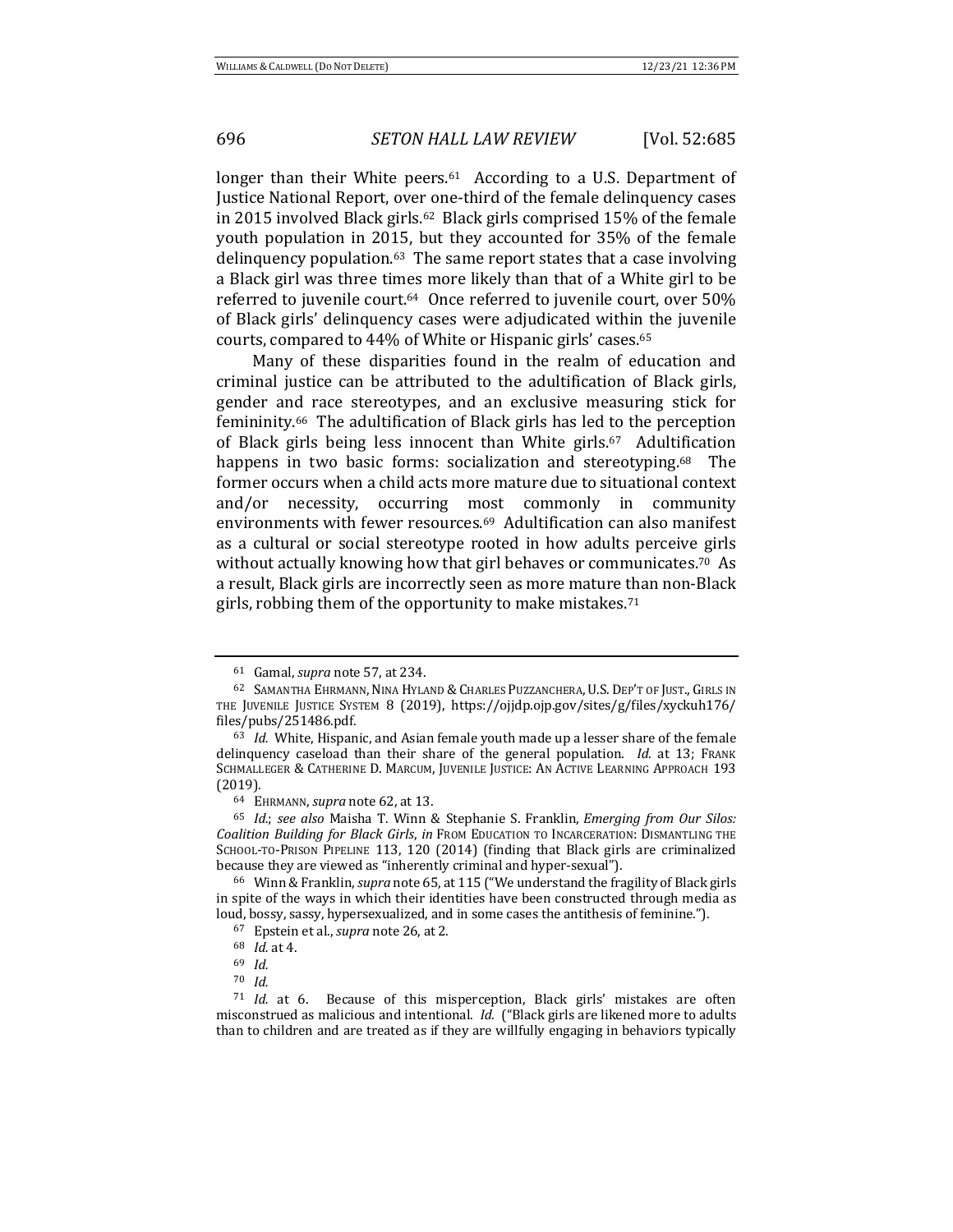# 2022] *NO GIRL LEFT BEHIND* 697

Black girls disproportionately experience gender stereotypes. Research suggests that "adultification may contribute to increasingly disproportionate rates of school discipline for Black girls."<sup>72</sup> Labels like "promiscuous," "angry," or "aggressive" are assigned to Black girls whether or not their behavior aligns.<sup>73</sup> A 2017 survey found that Black girls are considered more independent and generally know more about sex and adult topics than White girls.<sup>74</sup> A pervasive view exists that asserts that Black girls are less in need of nurturing, support, and protection than their White counterparts.<sup>75</sup> Thus, adultification blurs the line between childhood and adulthood.<sup>76</sup>

Another hurdle Black girls face is the concept of hegemonic femininity, which represents the idea that one form of femininity is "ideal" and all others are inferior.<sup>77</sup> "[M]iddle-class, heterosexual, white femininity is normalized, and all other femininities are judged against this standard." $78$  This dynamic unfairly places Black girls in a position to measure up to an ideal that they did not create, nor was it created with them in mind.<sup>79</sup>

### D. The Necessity of a Gendered Approach

### 1. The Imperative to Divert Girls from the Adult System

Continuous and systemic failures in recognizing the gendered needs of women and girls contribute to girls' downward spiral into the broken criminal justice system. The needs of women remain unmet, despite the increasing numbers over the past twenty years rendering women as the largest rising prison population. Inflexible prison policies and protocols fail to reflect unique aspects of women's lives in prison, creating a disparity in their experience as compared to their male counterparts.<sup>80</sup> Prisons remain challenged to meet the unique needs posed by biological differences that the male-dominated system does

expected of Black women."). This phenomenon unjustly makes Black girlhood synonymous with Black womanhood. *Id.* at 4.

<sup>72</sup> Epstein et al., *supra* note 26, at 6.

 $73$  *Id.* at 5.

<sup>74</sup> *Id.* at 8.

<sup>75</sup> *Id.*

<sup>&</sup>lt;sup>76</sup> Georgetown Law, *supra* note 60.

<sup>&</sup>lt;sup>77</sup> Gamal, *supra* note 57, at 240.

<sup>78</sup> *Id.*; see Winn & Franklin, supra note 65, at 119 (noting a "narrow, white middleclass definition of femininity").

<sup>&</sup>lt;sup>79</sup> Winn & Franklin, *supra* note 65, at 119 ("A black girl ... understands, on an intuitive level, that the expression of who she is, as a young woman, is controversial to the *accepted* norms of femininity in this culture.").

<sup>80</sup> *See* INCARCERATED WOMEN AND GIRLS, *supra* note 14.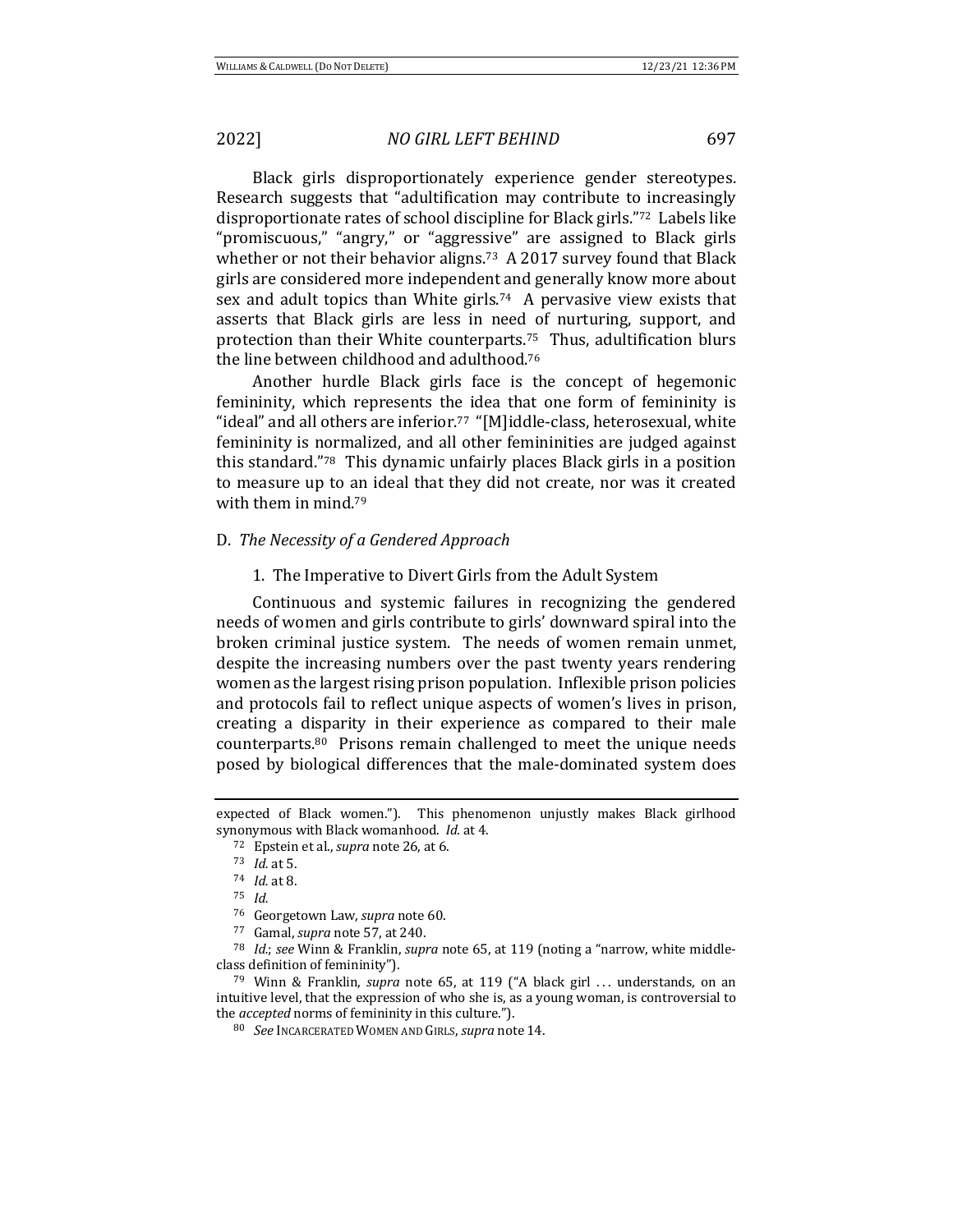not account for and has been sluggish to address.<sup>81</sup> Current prison policies reflect an antiquated approach to women's unique reproductive health needs.<sup>82</sup> Approximately  $4\%$  to  $9\%$  of women arrive in prison pregnant, yet institutions struggle to accommodate women's unique health, safety, and comfort needs prenatal, postnatal, and during childbirth.83 

Women's health concerns in prison remain significantly unmet because of the lack of substance abuse treatment, trauma-based individualized treatment, and gender-specific approaches to treatment and aftercare. $84$  Additionally, women in prison remain at a higher risk for infectious diseases. $85$  Furthermore, a lack of educational and vocational trainings renders women ill-equipped to transition back into society, which compounds the risk of recidivism.<sup>86</sup> Those extensive and pervasive failings compound the imperative to divert girls from the adult criminal justice system.

83 PRISONS FOR WOMEN, *supra* note 81.

<sup>81</sup> *Problems and Unmet Needs in the Contemporary Women's Prison*, PRISONS: PRISONS FOR WOMEN, https://law.jrank.org/pages/1805/Prisons-Prisons-Women-Problems-unmet-needs-in-contemporary-women-s-prison.html#ixzz6RY2z9Gva (last visited Dec. 13, 2021) [hereinafter Prisons FOR WOMEN].

<sup>82</sup> *Reproductive (In)justice: Women and Mothers in Prison*, NAT'L WOMEN'S HEALTH NETWORK (May 1, 2014), https://nwhn.org/reproductive-injustice-women-andmothers-in-prison/. Most incarcerated women are between the ages of eighteen and forty-four and are in their reproductive years. Samantha Laufer, Note, Reproductive *Healthcare for Incarcerated Women: From "Rights" to "Dignity,"* 56 Am. CRIM. L. REV., 1785, 1785-86 (2019). Further, "it is estimated that  $6\%$  to  $10\%$  of female inmates are pregnant upon entering prison," with  $1,400$  babies born to incarcerated mothers annually. *Id.* at 1786. With pasts filled with abuse, substance abuse, and trauma, these women face higher rates of other medical issues and conditions, such as cervical cancer, diabetes, hepatitis, and HIV. *Id.* 

<sup>84</sup> *See, e.g.*, Erin Polka, *The Monthly Shaming of Women in State Prisons*, PUB. HEALTH Post (Sept. 4, 2018), https://www.publichealthpost.org/news/sanitary-productswomen-state-prisons/; see also Operations Memorandum on Provision of Feminine *Hygiene Products*, U.S. DEP'T OF JUST., FED. BUREAU OF PRISONS (Aug. 1, 2017), https:// www.bop.gov/policy/om/001\_2017.pdf. 

<sup>85</sup> James Hamblin, *Mass Incarceration Is Making Infectious Diseases Worse*, ATLANTIC (July 18, 2016), https://www.theatlantic.com/health/archive/2016/07/incarcerationand-infection/491321/. "Of more than 10 million incarcerated people in the U.S. alone, 4 percent have HIV, 15 percent have hepatitis C, and 3 percent have active tuberculosis." *Id.*

<sup>86</sup> Adam Harris, Women in Prison Take Home Economics, While Men Take Carpentry, ATLANTIC (Apr. 30, 2018), https://www.theatlantic.com/education/archive/2018/04/ the-continuing-disparity-in-womens-prison-education/559274/.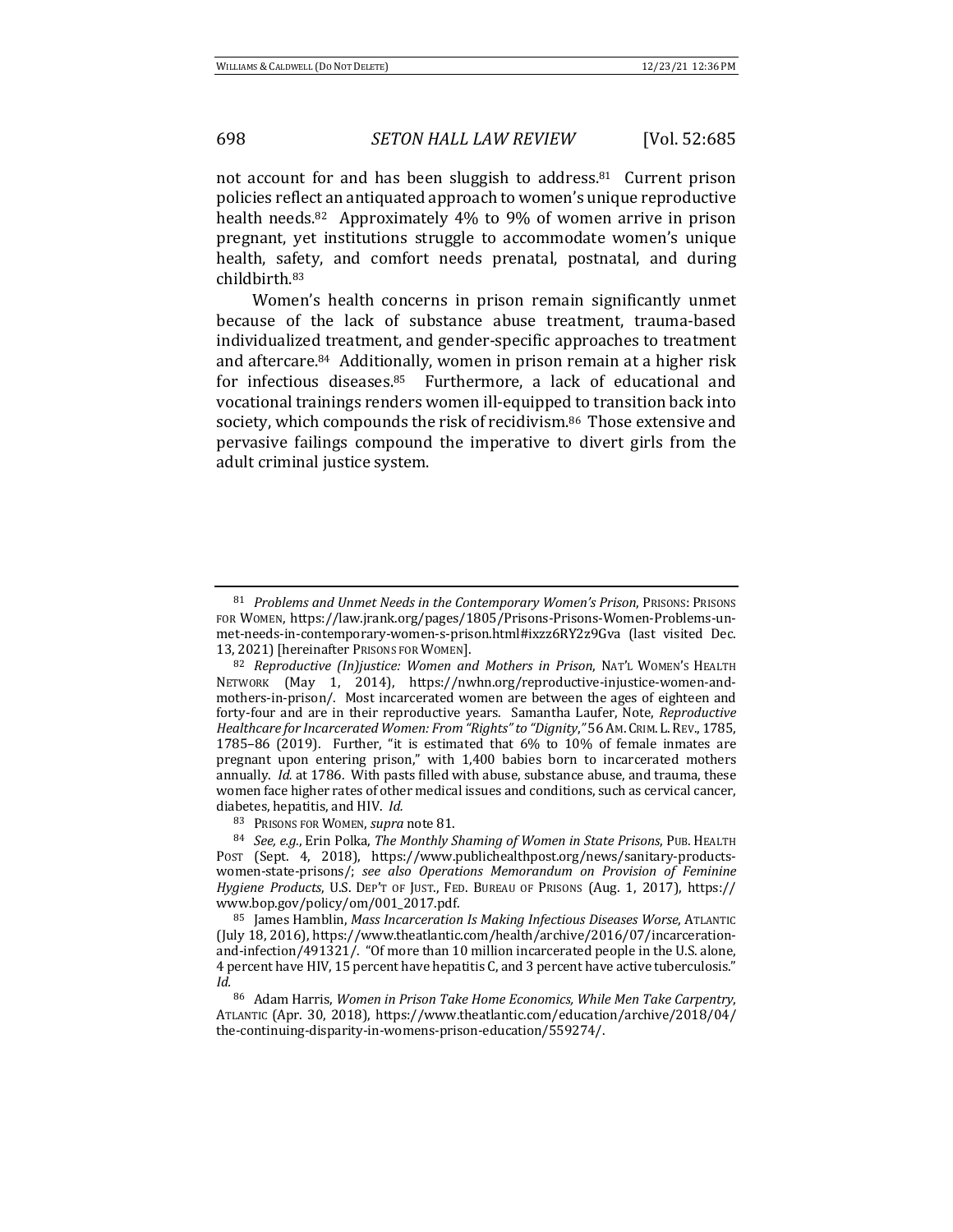# 2022] *NO GIRL LEFT BEHIND* 699

### III. GIRLS COURTS: A GENDERED COURT INTERVENTION FOR GIRLS

Within the framework of recent trends in restorative justice, Girls Courts have emerged as alternative courts to serve the underrepresented needs of girls. Specifically, these courts seek to address the impact of gender bias and to "create trauma-informed care environments [specific to girls] that focus on providing rehabilitative services in addition to appropriate legal sanctions." $87$  Girls Courts models primarily work within the existing juvenile justice system as a trauma-informed alternative court program that provides treatment and encourages girls to take ownership over their future decisions while taking responsibility for the underlying conduct that initiated the referral to Girls Courts.<sup>88</sup>

Girls Courts models typically embody judicial intervention postadjudication, as well as counseling, mentoring, and monitoring by court or probation personnel.<sup>89</sup> Girls Courts vary from narrowly tailored programming for girls who have been victims of sex trafficking<sup>90</sup> to broader-based models aimed at reducing the potential recidivism of juvenile girl offenders.<sup>91</sup> Girls Courts are unique in that since referrals can originate from a variety of paths, including from parents, school officials, or law enforcement, these courts actually "lie at the intersection of prisons and schools."<sup>92</sup> Factors that determine eligibility to participate in Girls Courts include evaluation of the likelihood of

<sup>89</sup> *Id.* at 833–37.

<sup>87</sup> Sarah Klein, *Girls in the Juvenile Justice System: The Case for Girls' Courts*, A.B.A. (Jan. 5, 2012), https://www.americanbar.org/groups/litigation/committees/childrens-rights/articles/2012/girls-juvenile-justice-system-case-for-girls-courts/. This Article asserts that the current juvenile justice system is ill-equipped to meet the unique needs of girls and poses the Girls Court model as a solution to a cycle of female delinquency.

<sup>88</sup> See generally Wendy S. Heipt, Girls' Court: A Gender Responsive Juvenile Court Al*ternative*, 13 SEATTLE J. Soc. JUST. 803 (2015) (analyzing Girls Courts).

<sup>90</sup> For example, Houston's GIRL Court (Growing Independence Restoring Lives) was created specifically to help girls sold into human trafficking. Kevin Seat et al., *Criminal Justice Reform in Harris County: A Review by the Harris County Budget Management Department*, HARRIS CNTY. BUDGET MGMT. DEP'T, https://static1.squarespace.com/ static/5390d7a1e4b0f5b00cae341b/t/596fc47ccd0f689ccf8b71f9/1500497025754/ BMDCJ reformanalysis.pdf (last visited Dec. 13, 2021).

<sup>&</sup>lt;sup>91</sup> *Hawai'i Girls Court*, FAM. CT. OF THE FIRST CIR.—HAW. ST. JUDICIARY, https:// www.girlscourthawaii.org/ (last updated Oct. 18, 2021) [hereinafter *Hawai'i Girls Court*].

<sup>92</sup> Tamar Lerer, *Hawai'i Girls Court: Juveniles, Gender, and Justice*, 18 BERKELEY J. CRIM. L.84, 89, 139 (2013). *Hawai'i Girls Court, supra* note 91 (noting Hawai'i Girls Court seeks to recognize different paths to delinquency).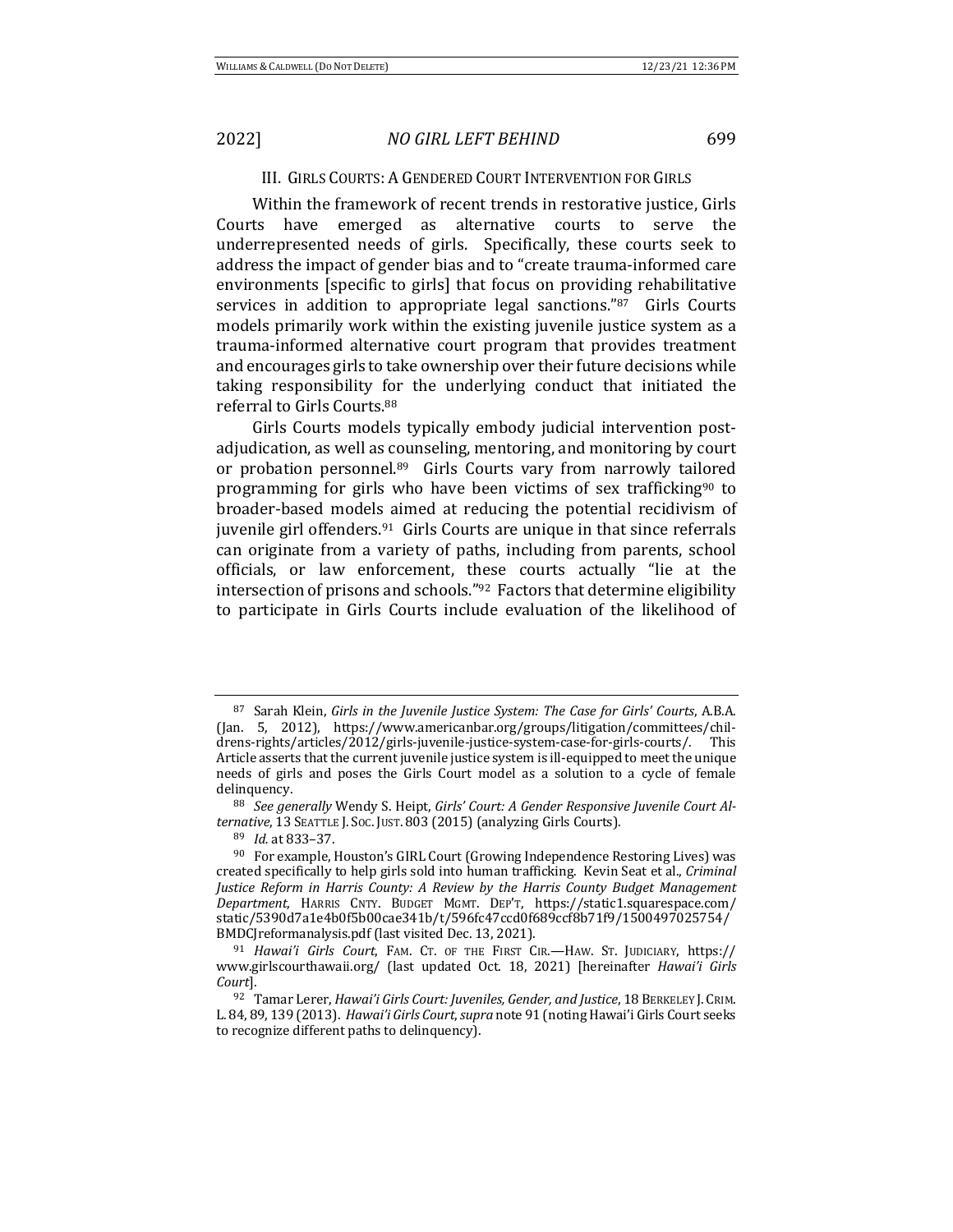reoffending, presence of substance abuse, or exposure to sexual exploitation.93

In 2004, New Mexico instituted the longest running Girls Courts— New Mexico's Program for the Empowerment of Girls ("PEG").<sup>94</sup> PEG serves adjudicated girls between the ages of fourteen and eighteen.<sup>95</sup> The program included weekly mandatory court appearances, required weekly programming, and monitored school attendance over the course of twenty weeks.<sup>96</sup> Hawaii's Girls Courts followed several months later and is one of the most well-documented models available.<sup>97</sup> In both models, girls were already adjudicated in juvenile court prior to their admissions into the Girls Courts.<sup>98</sup>

Hawaii's model has proven to be one of the most established and well-documented Girls Courts.<sup>99</sup> It has been particularly successful, as

<sup>95</sup> *Id.*

<sup>96</sup> *Id.* ("Girls in the PEG program have weekly mandatory court sessions and compulsory programming, which occurs several times a week and includes parenting classes, yoga, community service, and therapy.").

<sup>97</sup> *Id.* at 835. Neither court knew of the other's efforts in creating a Girls Court.

<sup>98</sup> *Id.* at 834–85. For other variations of Girls Courts, see Seat et al., *supra* note 90 (noting that Harris County specifically created a Girls Court to help girls sold into human trafficking), and Carroll, *supra* note 93 (noting several California Girls Courts: the San Mateo model offers the Gaining Independence and Reclaiming Lives Successfully Program, which initiates the dispositional hearing and pre-trial stages; the Santa Clara model offers treatment as an alternative to incarceration; the Alameda County model operates as a "safety net" for underaged girls arrested for prostitution; and the Orange County model caters to runaways and truant girls).

 $99$  Judge Karen Radius, founding judge of the Hawaii Girls Court, recognized the need for gender-based programming in Hawaii. *Long Story Short with Leslie Wilcox: Karen* Radius, PUB. BROAD. SERV. HAW., (Mar. 29, 2016), https://www.pbshawaii.org/long-storyshort-with-leslie-wilcox-karen-radius/. While working in the First Circuit Family Court on Oahu, she saw the number of detained girls skyrocketing, and realized the current system was designed for boys and men. *Id.* She suggested the idea of a Girls Court, and when asked what exactly that meant, she said, "I don't know!" *Id.* In Hawaii, the Girls Court is a subpart of the Family Court. Lerer, *supra* note 92, at 89. Girls who are participating in the Hawaii Girls Court are on probation or under protective supervision. *Id.* They have already been found guilty in the juvenile court and are recommended to the Girls Court staff by probation officers. *Id.* The staff then offers spots to girls whom

 $93$  Though each state's Girls Court operates differently, a holistic approach and reducing recidivism is at the core. The Kitsap County Model in Washington state lists "a moderate to high risk to reoffend" as a factor in selecting Girls Court participants. *Kitsap County Girls Court*, CTR. FOR CHILD. & YOUTH JUST., https://ccyj.org/our-work/girls-court/ girls-court-kitsap-county/. San Mateo lists sexual exploitation, drug abuse, and alcohol abuse as qualifying factors in their Gaining Independence and Reclaiming Lives Successfully (GIRLS) program. Thomas Carroll, *Gender and Juvenile Justice: New Courts*, *Programs Address Needs of Girls*, NAT'L CTR. YOUTH L. (Oct. 1, 2009), https:// youthlaw.org/publication/gender-and-juvenile-justice-new-courts-programs-addressneeds-of-girls/. Houston's GIRL Court is specifically for human trafficking victims. Seat et al., *supra* note 90.

<sup>&</sup>lt;sup>94</sup> Heipt, *supra* note 88, at 834.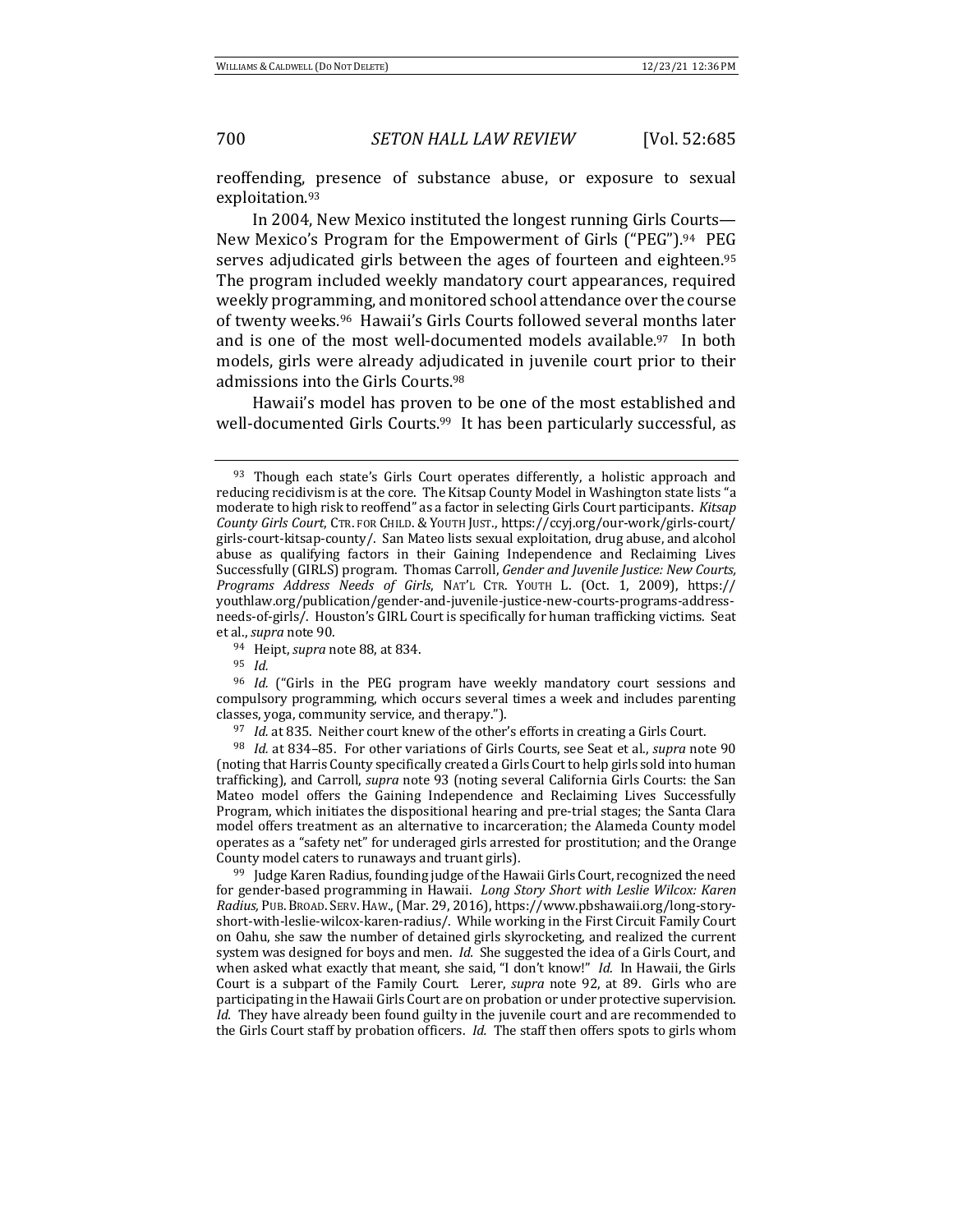evidenced by a reduction in recidivism, a reduction in runaways, and improved behaviors at home.<sup>100</sup> Given the experience of Hawaii's model in envisioning an ideal Girls Courts, it should prove fruitful to examine the strengths and analyze any shortcomings that have surfaced.

The goal of the Hawaii Girls Courts is to empower girls already in the juvenile justice system and to provide treatment and services to prevent troubled girls from reentering the system as adults.<sup>101</sup> The Hawaii Girls Courts model is rooted in a gendered approach that fosters trust between staff and participants.<sup>102</sup> This model considers the participants' emotional, physical, and mental health, along with their cultural backgrounds and educational experiences.<sup>103</sup> Recognizing the victimization that often brings girls to the juvenile justice system, the program also incorporates opportunities for healing.<sup>104</sup>

The Hawaii model exists not only to support these girls involved in the juvenile justice system, but also to encourage and equip strong familial relationships.<sup>105</sup> Families are integrated with the team of

<sup>101</sup> *Hawai'i Girls Court, supra* note 91. Gender also plays a key role in incarceration rates, with women being the most rapidly growing imprisoned population in America. *Mass Incarceration, supra* note 7. As of 2017, 219,000 women were incarcerated in the United States. ALEKS KAJSTURA, AM. CIV. LIBERTIES UNION, WOMEN'S MASS INCARCERATION: THE WHOLE PIE 2017 2 (2017), https://www.aclu.org/sites/default/files/field\_document/ womenprisonreport\_final.pdf. Incarcerated women are almost evenly divided between local jails and state prisons. *Id.* at 3. Additionally, "60% of women in jail have not yet been convicted of a crime and are awaiting trial." *Id.* Nonviolent crimes, such as drug and property offenses, comprise over half of the crimes for which women are incarcerated. *Id.* at 4. Incarcerated females are categorized as 53% White, 28.6% Black, 14.2% Hispanic, 2.5% American Indian and Alaskan Native, 0.9% Asian, and 0.4% Native Hawaiian and Pacific Islander. *Id.* at 9.

102 *Hawai'i Girls Court, supra* note 91.

they think would be a good fit for the Girls Court, however the girls are not required to participate. *Id.* 

<sup>100</sup> LEILA CURTIS & MELANIE NADON, CTR. FOR CHILD. & YOUTH JUST., GENDER RESPONSIVE JUVENILE JUSTICE: A GIRLS COURT LITERATURE REVIEW UPDATE 32 (2018) (citing Janet T. Davidson, Lisa Pasko & Meda Chesney-Lind, "She's Way Too Good to Lose": An Evaluation of Honolulu's Girls Court, 21 WOMEN & CRIM. JUST. 308 (2011)) ("Quantitative and qualitative findings demonstrate that the program does seem to be effective in terms of reducing both recidivism and risky behavior as well as increasing the development of prosocial and healthy relationships. In the follow-up period  $(1$  to  $4\frac{1}{2}$  years), Girls Court participants committed substantially fewer criminal offenses, had fewer status offenses, runaways, days on the run, detention admissions, and days in detention compared to the matched comparison group. Correspondingly, Girls Court participants and parents reported improved behaviors and relationships at home, healthier lifestyles and enhanced systems of support, and reengagement in education and higher life aspirations - all attributable to the court environment and staff.").

<sup>103</sup> *Id.*

<sup>104</sup> *Id.*

<sup>105</sup> *Id.*; see also McCord ET AL., supra note 16, at 67 (noting that families can contribute to a girl's delinquency).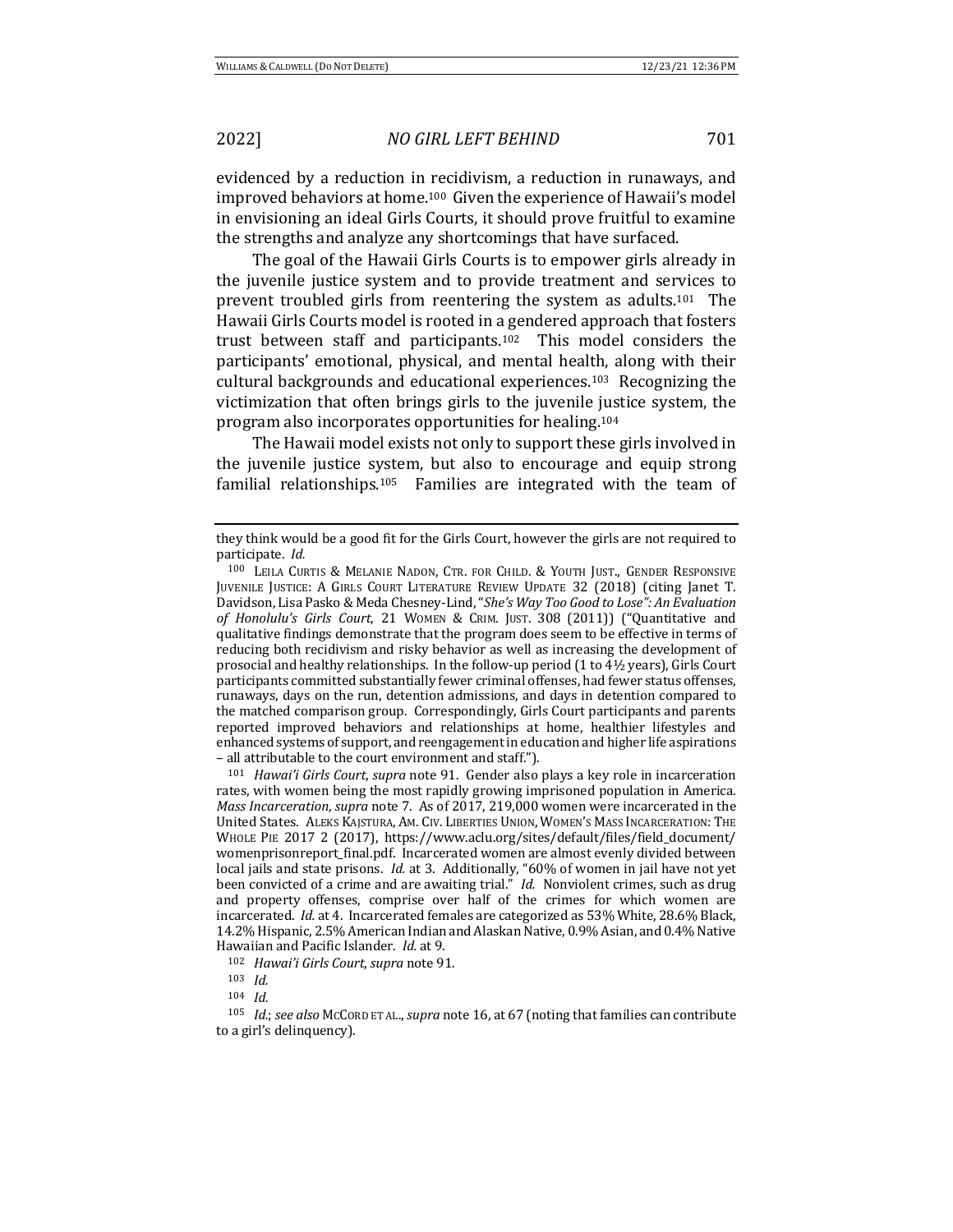collaborative professionals in evaluating educational and therapeutic services.<sup>106</sup> The court mandates active parental participation in group meetings, parenting skill forums, and conflict resolution training.<sup>107</sup>

The Hawaii program also emphasizes the influence of positive female role models, participation in service activities that establish a mutually beneficial relationship with their community, and the cultivation of real-world skills through vocational and educational training.<sup>108</sup> This holistic approach aims not only to reduce female delinquency, but also to heal families and encourage healthy autonomy and independence.<sup>109</sup>

One final key characteristic of the Hawaii Girls Courts model is the collaboration and partnership with local organizations,<sup>110</sup> which allows the Girls Courts to create "a powerful context for girls to build relationship skills and maintain healthy relationships."<sup>111</sup>

### IV. SEVEN LESSONS FROM ALTERNATIVES TO THE CRIMINAL JUSTICE SYSTEM

Good ideas seldom spring forth from a vacuum. In fact, they are built most often on the foundation of previous good ideas. In carefully examining the experiences of existing specialty courts, such as Drug Courts, Veterans Courts, Community Courts, and Youth Courts, we

<sup>106</sup> *See Hawai'i Girls Court, supra* note 91.

<sup>107</sup> *Id.*

<sup>108</sup> *Id.*

<sup>109</sup> *Hawai'i Girls Court: Gender-Specific Programming for Girls*, FAM. CT. OF THE FIRST CIR. (July 2014), http://ittakesanohana.org/wp-content/uploads/2014/08/Girls.Court-Brochure.pdf. 

<sup>110</sup> *See Hawai'i Girls Court, supra* note 91; *see also Mission and Story*, SURFRIDER SPIRIT SESSIONS, https://www.surferspirit.org/mission-and-story (last visited Dec. 13, 2021). One example of a Girls Court partnership is with a local surf organization, Surfrider Spirit Sessions. *Id.* The organization was formed directly in response to the Girls Court program. *Id.* This organization's mission is "to serve at-risk and adjudicated youth by teaching ocean awareness, environmental sensitivity and Hawaiian culture via holistic, ocean-based experiential education, mentoring programs, and activities that connect, enhance, and fill in the gaps within existing nonprofit programs." *Id.* The organization consists of a core staff and coaches who teach the surfing lessons. *Id.* The coaches also work with participants to encourage success in schools, work, and in their communities. *Id.* The organization refuses to simply see the youth as "at-risk" but sees them as potential for leaders and community influencers. *Id.* The sessions provide the girls with "healthy and fun physical activity, exposure to positive role models, [help] adapting new life skills and mode[s] of thinking, cultural and environmental awareness, [and] improved self-esteem." *Id.* The organization is culturally responsive, community focused, and works with other local organizations to ensure the health, safety, and success of the participants. *Id.* Surfrider Spirit Sessions allows Girls Court participants to engage in physical activity while forming healthy relationships. *Id.* 

<sup>111</sup> Hawai'i Girls Court, *supra* note 91.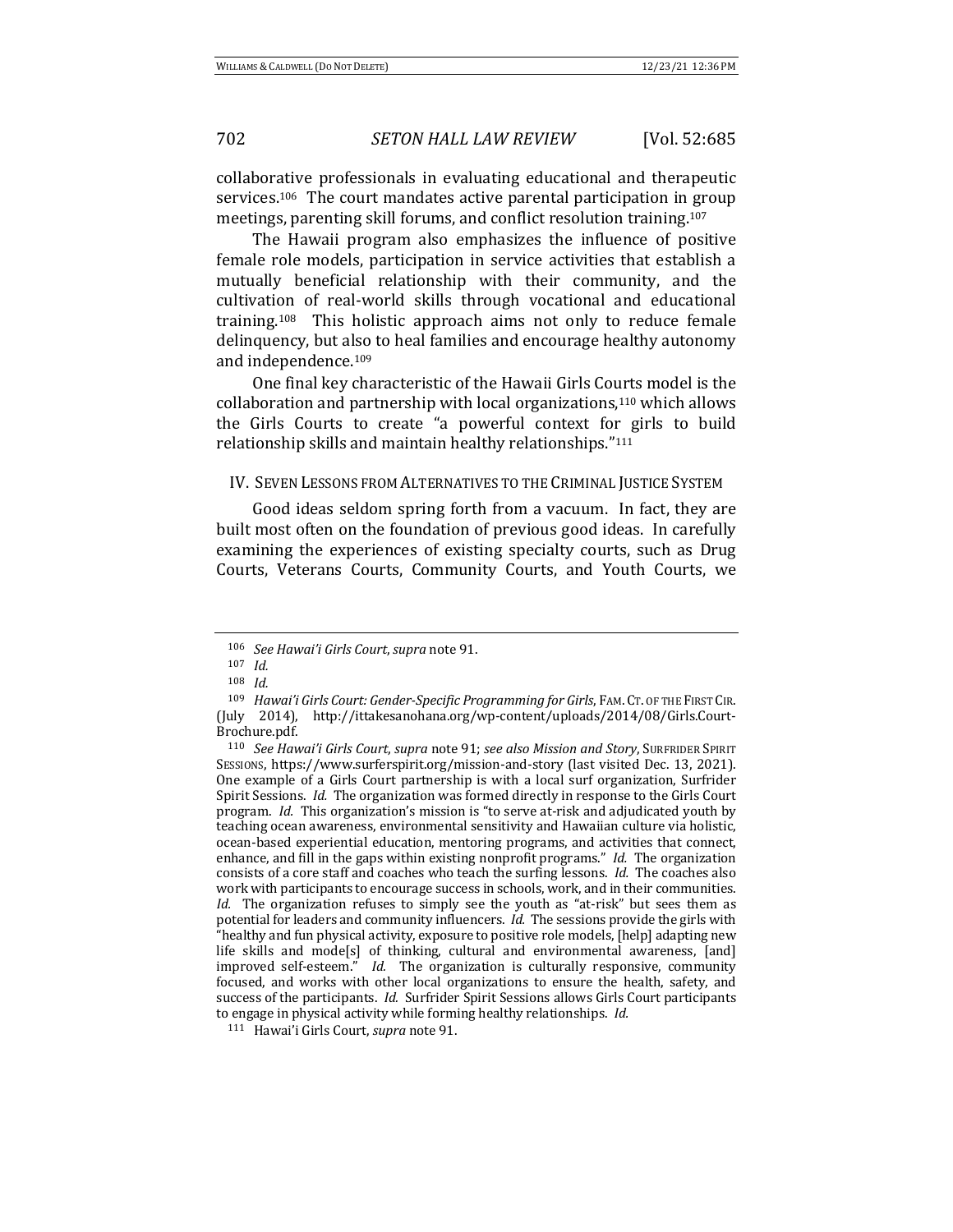discovered several key components that offer us lessons in the development of our model of an ideal Girls Courts. These include:

- Targeted approaches focusing on trauma-informed, individualized, treatment-oriented care in a specialized court with a clearly defined target audience that allows for "one-stop-shops" for participants.<sup>112</sup>
- Empowering school officials to make referrals and provide training in mediation, de-escalation, trauma recognition, and adolescent  $psvchology.<sup>113</sup>$
- Participation in treatment-oriented care resulting in individualized treatment plans implemented by a team of trained professionals with specialized knowledge of the target participants.<sup>114</sup>

<sup>113</sup> *See Lisa H. Thurau & Johanna Wald, Controlling Partners: When Law Enforcement Meets Discipline in Public Schools*, 54 N.Y.L. Sch. L. REV. 977, 1016 (2009). Youth Courts show that children can avoid criminalization if school officials refer them to Youth Courts instead of law enforcement. See Julian Vasquez Heilig, *Justice in Action: How We Can Address the School-to-Prison Pipeline*, CLOAKING INEQUITY (Apr. 30, 2015), https://cloakinginequity.com/2015/04/30/justice-in-action-how-we-can-addressthe-school-to-prison-pipeline/; see also Mark Shenefelt, *Officials Hope New Youth Offender Center Helps Dismantle the 'School to Prison Pipeline*,' STANDARD-EXAM'R (Oct. 23, 2020), https://www.standard.net/police-fire/officials-hope-new-youth-offendercenter-helps-dismantle-the-school-to-prison-pipeline/. By understanding why a student engages in troublesome behavior, school officials can look to Youth Courts, rather than the juvenile justice system, to address behavioral concerns.

114 Drug Courts employ teams of professionals that create individualized treatment plans, including teams of judges, case managers, prosecutors, defense attorneys, representatives from local law enforcement, and substance abuse treatment providers.

<sup>112</sup> *See, e.g., What Are Drug Courts?*, NAT'L DRUG CT. INST., https://ndcrc.org/what-aredrug-courts/ (last visited Nov. 2, 2020). For example, Drug Courts, which were created in acknowledgment that imprisonment benefits neither society nor the substanceabuser, cater specifically to those with substance abuse issues. Caitlinrose Fisher, Note, *Treating the Disease or Punishing the Criminal?: Effectively Using Drug Court Sanctions to Treat Substance Use Disorder and Decrease Criminal Conduct*, 99 MINN. L. REV. 747, 747– 48 (2014). *But see* Edward J. Latessa & Angela K. Reitler, *What Works in Reducing Recidivism and How Does It Relate to Drug Courts?*, 41 OHIO N.U. L. REV. 757, 774 (2015) ("By placing youths in drug courts, especially lower risk youths, we are giving them more opportunities to fail due to the increase in reporting and drug testing."). See generally Josh Rovner, *How Tough on Crime Became Tough on Kids: Prosecuting Teenage Drug Charges in Adult Courts*, THE SENT'G PROJECT (Dec. 7, 2016), https://www.sentencingproject.org/publications/tough-crime-became-tough-kidsprosecuting-teenage-drug-charges-adult-courts/. Veterans Treatment Courts ("VTCs") treat only U.S. service members who have experienced traumas as a result of their service, and who have become entangled in the criminal justice system. See, e.g., *Veterans' Court*, CHESTER CNTY., PA., https://www.chesco.org/3893/Veterans-Court (last visited Dec. 13, 2021). Finally, Community Courts focus on homeless and lower-income populations who commit quality-of-life offenses. See, e.g., Community Court, ST. VINCENT DE PAUL Soc'y MARIN CNTY., https://www.vinnies.org/need-help/community-court/ (last visited Dec. 13, 2021); *Midtown Community Court*, CTR. FOR CT. INNOVATION, https://www.courtinnovation.org/programs/midtown-community-court (last visited Dec. 13, 2021).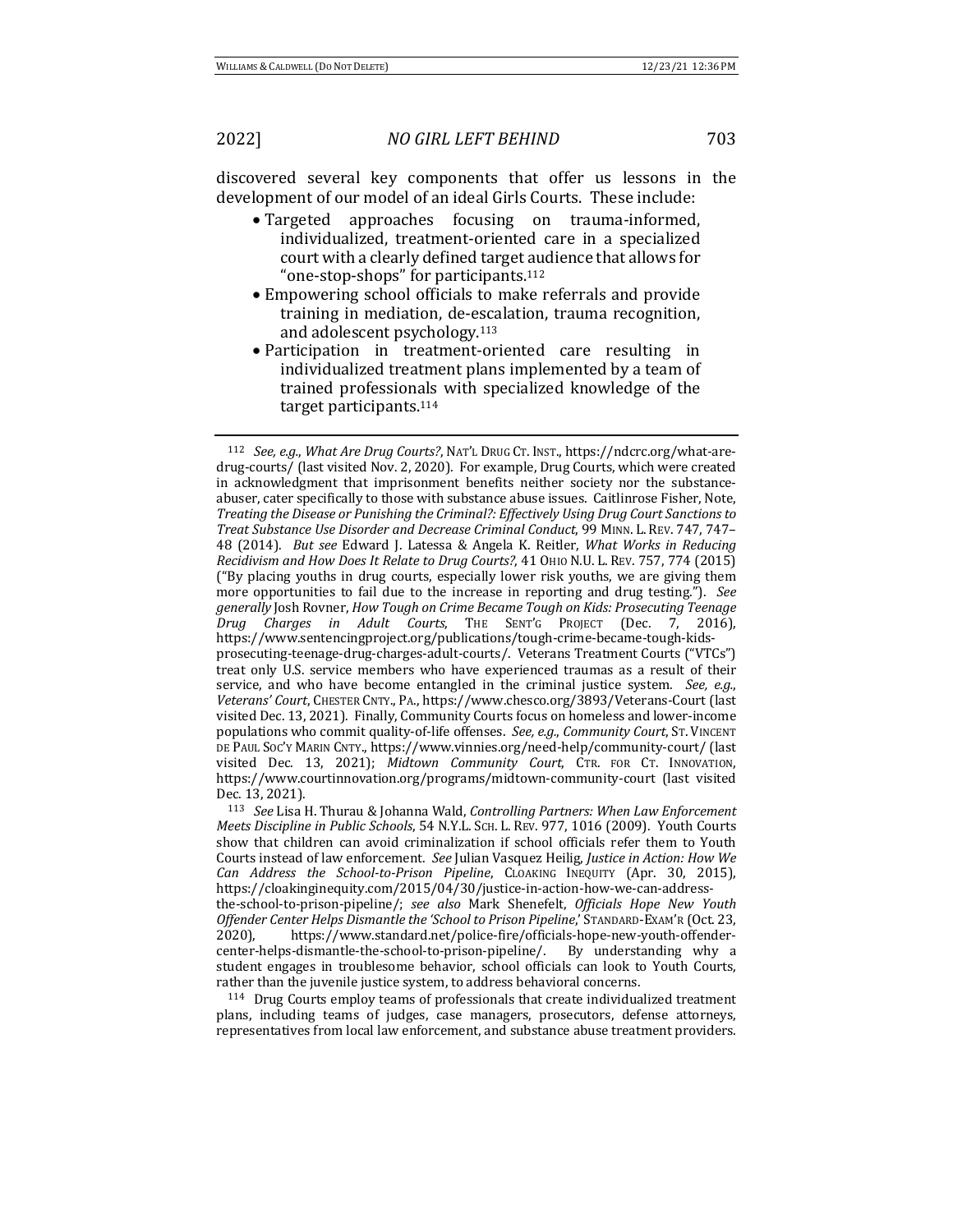- Judicial involvement in specialized dockets with participant accountability directly to the judge on a consistent basis.115
- Mentoring programs aimed at assisting participants with developing the life skills necessary to move forward with their life goals. $116$

WEST HUDDLESTON & DOUGLAS B. MARLOWE, NAT'L DRUG CT. INST., PAINTING THE CURRENT PICTURE: A NATIONAL REPORT ON DRUG COURTS AND OTHER PROBLEM-SOLVING COURT PROGRAMS IN THE UNITED STATES 7 (2011), https://www.ndci.org/sites/default/files/nadcp/ PCP%20Report%20FINAL.PDF. VTCs also use individualized treatment plans created by a group of people who are trained to understand the unique demands of veterans. *Veterans Treatment Courts*, CAL. CTS., https://www.courts.ca.gov/11181.htm (last visited Dec. 13, 2021). Lacking adequate help and treatment for their mental health disorders and substance abuse problems, veterans struggle to transition back to civilian life, and thus find themselves face-to-face with the criminal justice system. *Id.*; see also *Midtown Community Court, supra* note 112 (Community courts offer alternatives to incarceration while offering assistance to deal with underlying behaviors, including substance abuse and mental health challenges.).

115 *See, e.g.*, Jan R. Jurden et al., *Veterans Treatment Court Probation and Diversion Program Manual*, SUPERIOR CT. OF DEL. (Feb. 26, 2014), https://courts.delaware.gov/ superior/pdf/veterans\_court\_manual\_2014.pdf. VTCs have veterans-only dockets, which ensure that judges have more face-to-face contact with the veterans that come before them, thus creating a stronger relationship between the veterans and the judge. *Id.* at 8. Set aside judges are more familiar with veteran services, like the Veterans Health Administration, than general judges because they work solely in Veterans Courts, and therefore, preside over more veterans' cases than others. Veterans enjoy increased camaraderie amongst each other because they are allowed to sit in on each others' court sessions. Michael Daly Hawkins, *Coming Home: Accommodating the Special Needs of Military Veterans to the Criminal Justice System, 7 OHIO ST. J. CRIM. L. 563, 565-66 (2010).* Youth Courts also use open courts to build camaraderie amongst participants. See The Significance of Youth Courts: The Mission of the National Association of Youth Courts, NAT'L Ass'n Youth Crs., https://youthcourt.net/the-significance-of-youth-courts/ (last visited Dec. 13, 2021) [hereinafter *The Significance of Youth Courts*]. Rather than stand trial with a jury of twelve adult strangers, Youth Court participants make up the juries that administer each participant's consequences. *Id.* They also act as bailiffs, law enforcement, prosecutors, defense attorneys, judicial clerks, and sometimes judges, which allows participants to learn about and understand the juvenile justice system. *Id.*; *see also Midtown Community Court*, *supra* note 112 (noting that Community Courts created camaraderie between the individual and the community by administering community projects, like street-sweeping, instead of prison time).

116 *See generally* Preston A. Britner et al., *Mentoring Special Youth Populations*, 34 J. CMTY. PSYCH. 747, 747-48 (2006). Juvenile Drug Courts have a few different approaches to mentoring, but studies show that mentors play an instrumental role in the success of a participant when the mentor can bridge the gap between the participant and communal institutions, like schools. *Id.* at 747-49. VTCs' mentorship programs connect veterans with mentors, also veterans, who coach them in "anger management, impulse control, conflict resolution skills and other areas that create difficult reentry into civilian life." See, e.g., Volunteer Veteran Mentor Training Program, UNIFIED JUD. SYS. PA., http://www.pacourts.us/judicial-administration/court-programs/veterans-

courts/volunteer-veteran-mentor-training-program (last visited Dec. 13, 2021). For a more in-depth look at how VTCs can vary across jurisdictions, see Julie Marie Baldwin, *Investigating the Programmatic Attack: A National Survey of Veterans Treatment Courts,*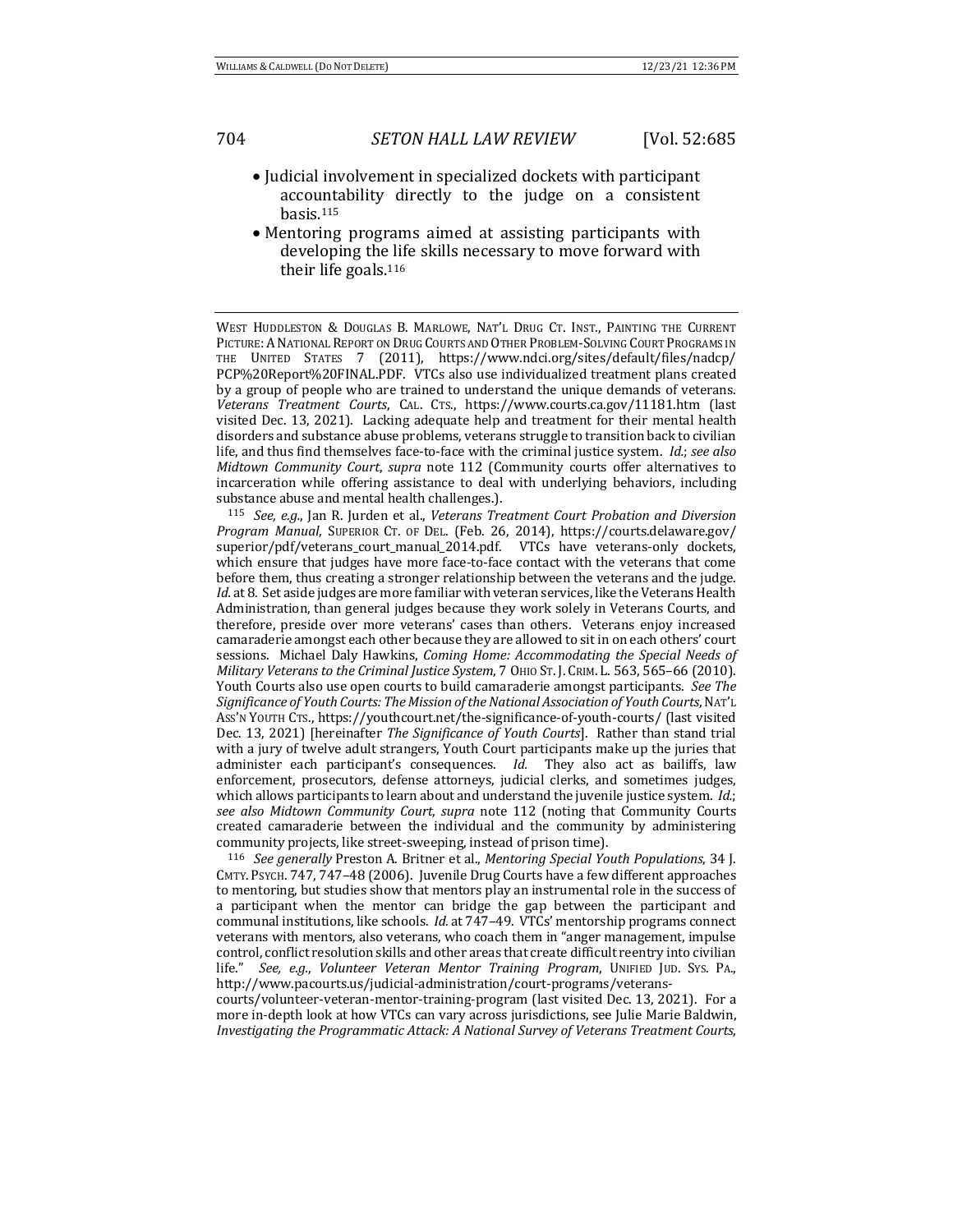- Integration of family participation and support to encourage rehabilitation, responsibility, and empowered choices that enable the participant to be successful after the program.117
- Options for expungement of records to reduce obstacles for future housing and employment and to reinforce the opportunity for a second chance, similar to Veterans,<sup>118</sup> Youth,<sup>119</sup> Drug,<sup>120</sup> and Community Courts.

120 *See, e.g.*, ACA § 16-98-303(g) (Arkansas); Memorandum, Protocol for "Drug Court Expungements" (N.J.S.A. 2C:35-14(m)) and Expungements of Arrests Not Resulting in Conviction (N.J.S.A. 2C:52-6), N.J. CTS., ADMIN. OFF. CTS. (May 23, 2016), https:// www.njcourts.gov/attorneys/assets/directives/dir\_02\_16.pdf (New Jersey).

<sup>105</sup> J. CRIM. L. & CRIMINOLOGY 705, 736 (focusing on Vietnam-era veterans) and U.S. DEP'T VETERANS AFFS., FACT SHEET: VETERANS COURT INVENTORY 2016 UPDATE (2017), https:// www.va.gov/HOMELESS/nchav/resources/docs/justice-involved/incarcerated/2016- Veterans-Court-Inventory-Update-VJO-Fact-Sheet-508.pdf. Youth Courts implement mentorship programs for youth with minimal access to resources and "high-status" social networks," which empowers those youth to access those resources by their own means. Mike Tapia, Leanne Fiftal Alarid & Arturo Enriquez Jr., *Court-Ordered Mentoring* Programs for Adjudicated Juveniles: When Should Youth be Referred?, 10 JUST. POL'Y J. 1, 3 (2013).

<sup>&</sup>lt;sup>117</sup> For example, VTCs encourage family participation and attempt to build understanding between the veterans and their families. Robert T. Russell, Veterans *Treatment Court: A Proactive Approach*, 35 NEW ENG. J. ON CRIM. & CIV. CONFINEMENT 357, 369 (2009). Youth Courts urge families to take a greater role in youth court programs, consistent with studies that recommend "mov[ing] away from a deficit-based approach of blaming families to a more holistic investigation" into allowing families to "selfdetermine their own well being." Bita Amani et al., *Families and the Juvenile Justice System: Considerations for Family-Based Interventions*, FAM. CMTY. HEALTH (2018), https://www.ncbi.nlm.nih.gov/pmc/articles/PMC5726419/.

<sup>118</sup> *See, e.g.*, *Veterans Treatment Court ("VTC")*, CNTY. SAN MATEO, https://www.sanmateocourt.org/court\_divisions/criminal/veterans\_treatment\_court. php (San Mateo County, CA); *Treatment Courts*, LAW OFFS. L.A. CNTY. PUB. DEFENDER, https://pubdef.lacounty.gov/treatment-courts/ (Los Angeles County, CA) (last visited Dec. 13, 2021); Veterans Treatment Courts: 2015 Survey Results, AM. UNIV., SCH. PUB. AFFS., JUST. PROGRAMS OFF. (Nov. 2016), https://www.american.edu/spa/jpo/initiatives/drugcourt/upload/veterans-treatment-courts-2015-survey-results.pdf (Alabama); *Second Chances for Veterans from Veterans Treatment Court*, U.S. DEP'T VETERANS AFFS. (June 30, 2020), https://www.blogs.va.gov/VAntage/76378/second-chances-veterans-veterans -treatment-court/ (Reno, NV).

<sup>&</sup>lt;sup>119</sup> Anne Teigen, *Automatically Sealing or Expunging Juvenile Records*, NAT'L CONF. ST. LEGISLATURES (July 2016), https://www.ncsl.org/research/civil-and-criminal-justice/ automatically-sealing-or-expunging-juvenile-records.aspx (Montana); *Youth Court Overview*, TIGARD MUN. CT., https://www.tigard-or.gov/city\_hall/youth\_court.php (Tigard, OR) (last visited Dec. 13, 2021); see also Wendy Povitsky Stickle et al., *An Experimental Evaluation of Teen Courts, J. EXPERIMENTAL CRIMINOLOGY 137, 139 (2008);* TRACY M. GODWIN, NAT'L YOUTH CT. CTR., NATIONAL YOUTH COURT GUIDELINES 49 (2000), https://www.govinfo.gov/content/pkg/ERIC-ED464862/pdf/ERIC-ED464862.pdf (listing expungement as a benefit of completing the program).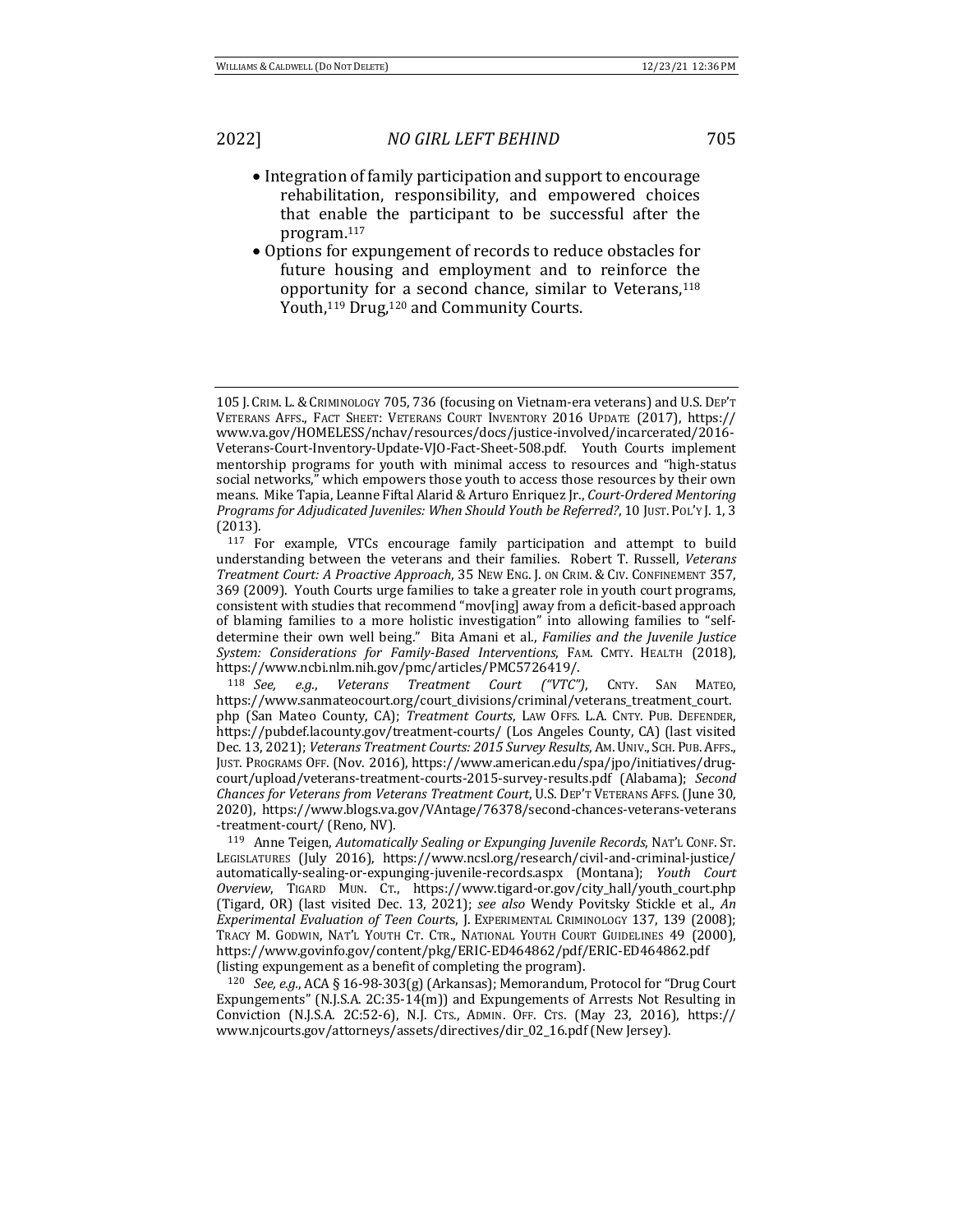# V. OUR PROPOSAL FOR HEALING AND RESTORATION: A RESTORATIVE JUSTICE GIRLS COURTS MODEL

Our model Girls Courts aim to treat the root causes of many girls' problematic behaviors (substance abuse, troubled home lives, or sexual assault) rather than their symptoms--the acts that land them in juvenile detention centers. Our proposal consists of two tracks: 1) an earlyintervention diversionary program that avoids formal contact with the juvenile justice system entirely, and 2) an alternative sentencing diversionary program that serves as a support to the current juvenile justice system.

The first track for less serious behaviors serves as an intervention and encompasses misdemeanors, like theft or vandalism, and status offenses, like truancy, underage drinking, violating curfew, or running away from home.<sup>121</sup> There is no formal adjudication or involvement with the court system. The focus of this model is the development of an individualized plan for each participant that responds to the needs identified by the screening and nature of the behaviors that led to the referral. One major component of this track would be to facilitate an opportunity for the girl to take responsibility for and confront the consequences of her choices through a non-adjudicative hearing.<sup>122</sup>

For more serious behaviors that may necessitate adjudication in the juvenile justice system, the second track functions similar to the successful models of the Drug Courts, Veterans Courts, and Community Courts: qualifying participants receive probation for a specified time period and are given a treatment and accountability plan.

In setting forth an ideal Girls Court, we have identified and considered attributes as well as gaps from existing Girls Courts and the specialized courts discussed in the prior section. Our efforts are guided by the principles of restorative justice in providing girls with treatment. individualized care, and redirection rather than punishment.

<sup>121</sup> *Status Offenders*, OFF. JUV. JUST. & DELINQ. PREVENTION 1, https://www.ojjdp.gov/mpg/litreviews/Status\_Offenders.pdf (last updated Sept. 2015). 

<sup>&</sup>lt;sup>122</sup> Second chances play a significant role in this Girls Court. By allowing girls to make mistakes without fearing removal from the program, girls can have open dialogues with their mentors and peers about their actions and behaviors, and the causes of them. The presence of all-female staff and volunteers would also empower girls and minimize triggers of sexual violence and/or male domination.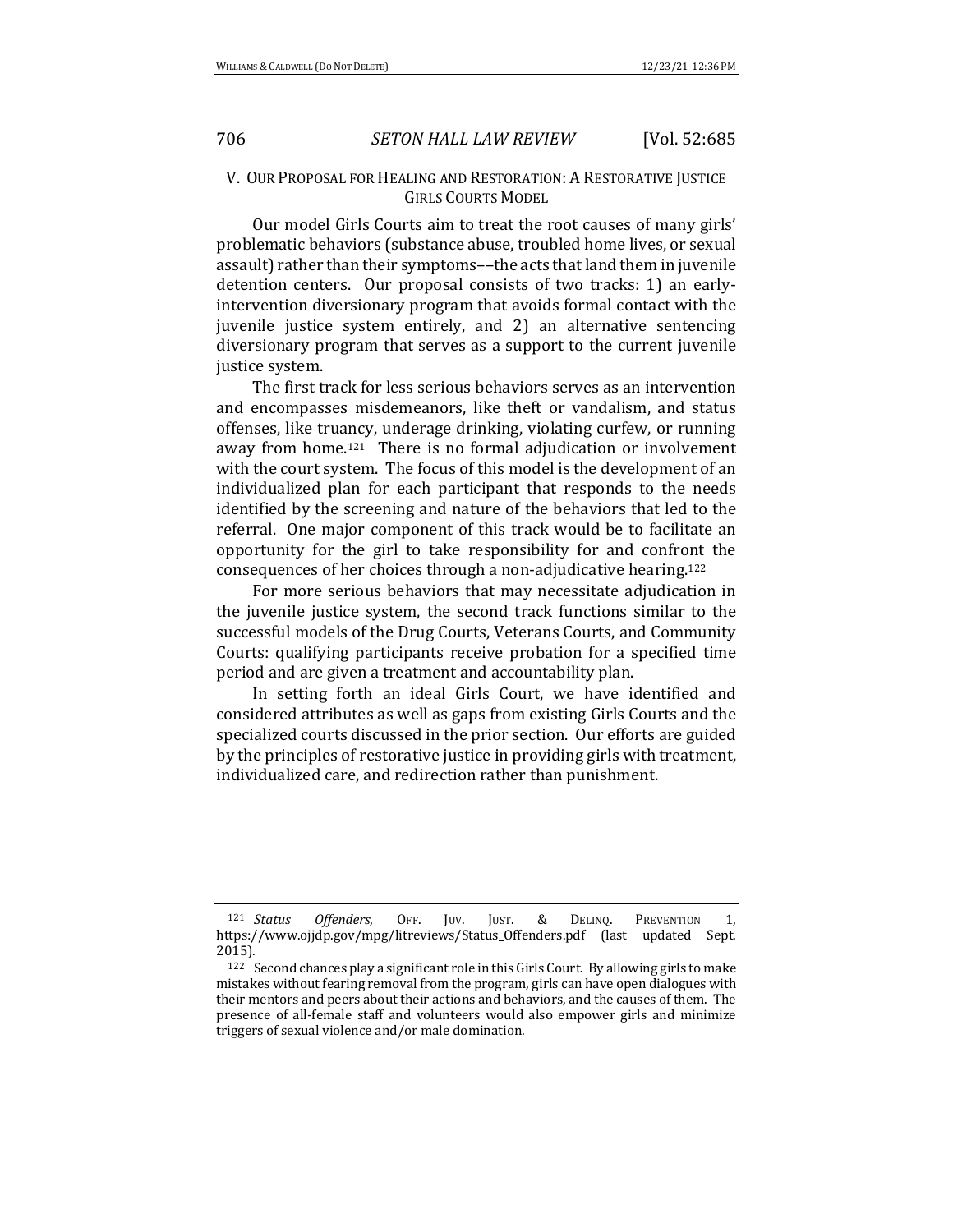### A. *Initial Referral and Intake*

Our proposed initial referral process arises out of concern for girls' mental and physical well-being, rather than mere punishment. Our proposals would ensure that initial referrals are screened for suitability, with a guiding list of qualifying behaviors that corresponds to the appropriate track. Utilizing this aspect of intake furthers the goals of meeting girls' unique needs and diverting them from the juvenile justice system by providing treatment and care for girls without referring them to the juvenile courts. As a result, girls could avoid the stigma and potentially harsh consequences of the juvenile court system. School and law enforcement officials can serve as "gatekeepers" to screen behaviors of girls that come within their purview and determine when a Girls Court is more appropriate, rather than referring girls to the juvenile system immediately upon misconduct.<sup>123</sup>

Regardless of the track by which a girl entered, our model Girls Courts would then conduct intake using professionally trained staff to detect trauma and behavioral problems, and therefore, suitability for Girls Courts. For example, a school administrator can refer a student who is involved in a fight directly to the Girls Courts without involving law enforcement. Even if the school administrator involved law enforcement, however, the law enforcement agency would still have the opportunity to directly refer the student to a Girls Court. If the law enforcement agency went as far as to refer the student for prosecution in juvenile court, the prosecutor and court administrator would have the opportunity to refer the student to Girls Court.

Similar to youth court models, this proposal would allow school officials to exercise discretion when dealing with school infractions and refer girls to a Girls Court, rather than the juvenile system. For those girls outside the school setting who were initially contacted by law enforcement, we propose the establishment of an "intervention" individual within the police agency vested with the discretion to refer girls to a Girls Court rather than the juvenile system. Such an individual should be trained to recognize that a child's behavior might best be served by referring her to a Girls Court rather than to a juvenile court.

Our proposal would not, however, abandon those girls who are presently within the juvenile court system, but would provide court

<sup>&</sup>lt;sup>123</sup> *See also* Scott Bernard Peterson, *Teen/Youth Court Programs and Mentoring: The Referral Stage* , GLOB. YOUTH JUST. 1, 3 (2013) (listing some sources of referrals, such as delinquency courts; law enforcement; community and nonprofit organizations; schools; and individuals such as public defenders, social workers and case managers, probation officers, and youth services specialists).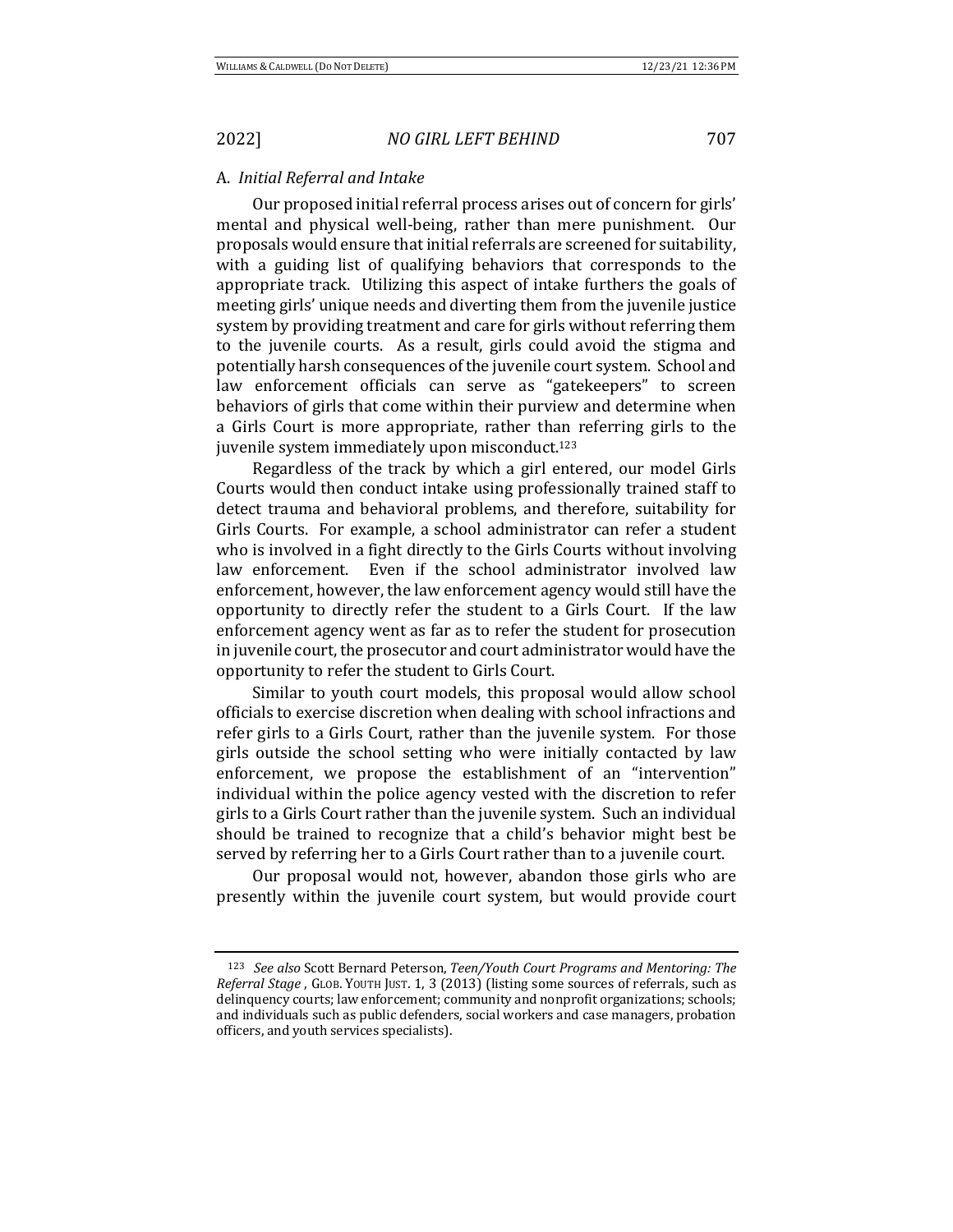officials, at their discretion, the opportunity to divert a girl to a Girls Court when appropriate.

### B. *Individualized Programs and Treatment*

In light of the varying traumas that underlie girls' experiences, they would also benefit from receiving individualized trauma treatment, specifically from those who understand the adolescent brain or specialize in trauma. Substance abuse or sexual violence counselors would join the team to ensure that the girl has an all-encompassing treatment plan.<sup>124</sup>

### C. *Parental Involvement*

Ideally, girls' parents and family members would be involved and support the girls' involvement in the program. Screening processes by trained professionals would determine the appropriateness of parental or family involvement to ensure whether minimal or frequent family involvement would be most beneficial to a girl's healing. While some current models of Girls Courts mandate parental involvement, our proposal would defer that decision first to trained professionals to determine if parents are the source of the girls' underlying trauma.<sup>125</sup> Our approach also takes into account the socio-economic realities of the constraints of parental involvement of working and single parents. Our proposal would avoid imposing negative consequences of noncompliance on girls in situations where parental participation may be impacted due to the demands of economic survival. Nonetheless, our model would allow healthy and constructive parents to be actively involved in the redirection of their daughters' lives.

### D. *Specialized Dockets and Female Courts*

Like in Youth Court, our model Girls Courts would use peer influence to push girls towards a more accountable and happier lifestyle. Our Girls Courts model would use participants as jurors, attorneys, bailiffs, and all other key players in the court system, rather than real-life judges, bailiffs, and attorneys.<sup>126</sup> Allowing girls to role play in the judicial system would give them insight as to how the legal justice

<sup>124</sup> A trauma-informed system would require each participant to have an understanding of the effect of trauma on behavior. Erin M. Espinosa & Jon R. Sorensen, The Influence of Gender and Traumatic Experiences on Length of Time Served in Juvenile *Settings*, 43 CRIM. JUST.&BEHAV. 187, 200 (2016). 

<sup>&</sup>lt;sup>125</sup> The current Hawaii model mandates family participation. *Hawai'i Girls Court*, supra note 91.

<sup>126</sup> *The Significance of Youth Courts, supra* note 115.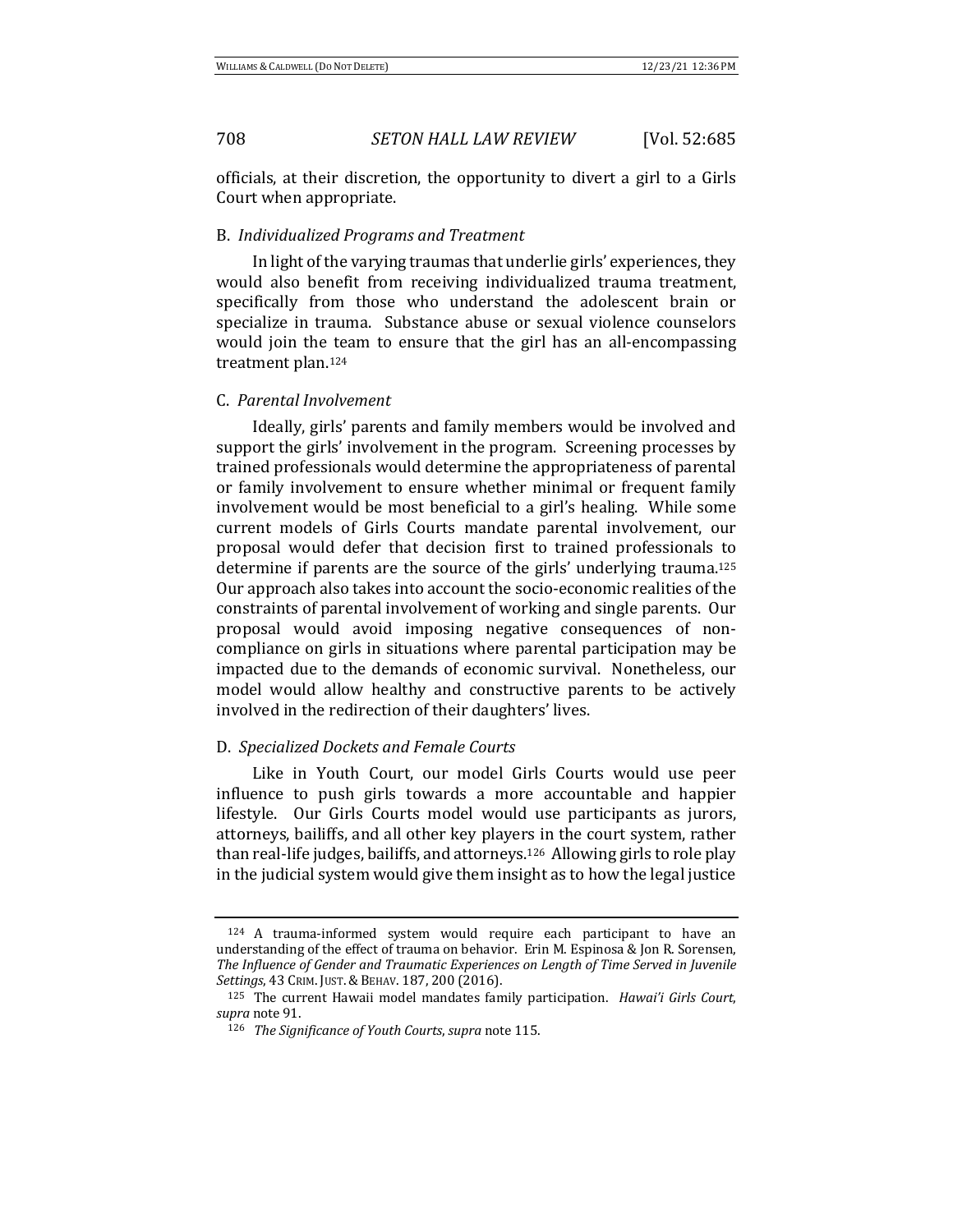system works, while also surrounding them with girls of similar backgrounds and experiences. Like in Veterans Courts, our model Girls Courts will also include specialized girls-only dockets to help create camaraderie amongst the girls.

### E. *Mentorship Programs*

Like Veterans Courts, this proposed model Girls Courts would have a mentorship program, in which girls look to strong local leaders for guidance and are matched to women with whom they can build relationships.<sup>127</sup> Volunteers sign up to be matched with girls referred to Girls Courts, with preference for women who have endured the same or similar traumatic experiences as those in Girls Courts.<sup>128</sup> The idea is that girls would feel more comfortable opening up to women who have had similar experiences and who can show young girls that they can "successfully overcome what may seem insurmountable."<sup>129</sup>

### F. *Practical Skills: Coping Skills and Vocational Training*

Girls can succeed with the implementation of programs that teach them the necessary skills to cope with exposure to trauma. When girls understand their triggers (as well as the meaning and involuntary nature of a "trigger"), they can better equip themselves to thrive and to not be debilitated by trauma.<sup>130</sup> Similarly, girls can thrive when they have exposure to vocational training that allows them to not only look at the future, but also to be excited about it.<sup>131</sup> Vocational training can

<sup>&</sup>lt;sup>127</sup> See Eileen C. Moore, *Mentors in Veterans Treatment Courts*, DAILY J. (July 8, 2020), https://www.dailyjournal.com/articles/358433-mentors-in-veterans-treatmentcourts. The mentorship program would be available to all girls in Girls Courts, not just those with problematic or absent parents or guardians.

 $128$  *See id.* ("The veteran mentor ... has experienced some of what the veteran defendant has. At some point, the mentor was in the military and later transitioned back into the civilian world. Thus, the mentor serves as an example of how the veteran defendant can successfully overcome what may seem insurmountable. The mere fact the mentor succeeded in that transition subtly provides guidance and encouragement for the veteran defendant to do the same thing  $\dots$  Quite simply, the mentor is a source of constant support and encouragement, an important step toward getting the veteran back on the good citizen track.").

<sup>&</sup>lt;sup>129</sup> *Id.* It is important to note that the mentors themselves must have their emotional and trauma issues resolved so as not to influence the young girl with their problematic behaviors. 

 $130$  A 2016 study indicated that girls who had experienced trauma "served longer periods in confinement than boys for violating their court-ordered conditions of probation." Espinosa & Sorensen, *supra* note 124, at 187.

<sup>&</sup>lt;sup>131</sup> The current Hawaii Girls Court model incorporates vocational training to provide participants with real world skills. Hawai'i Girls Court, supra note 91.